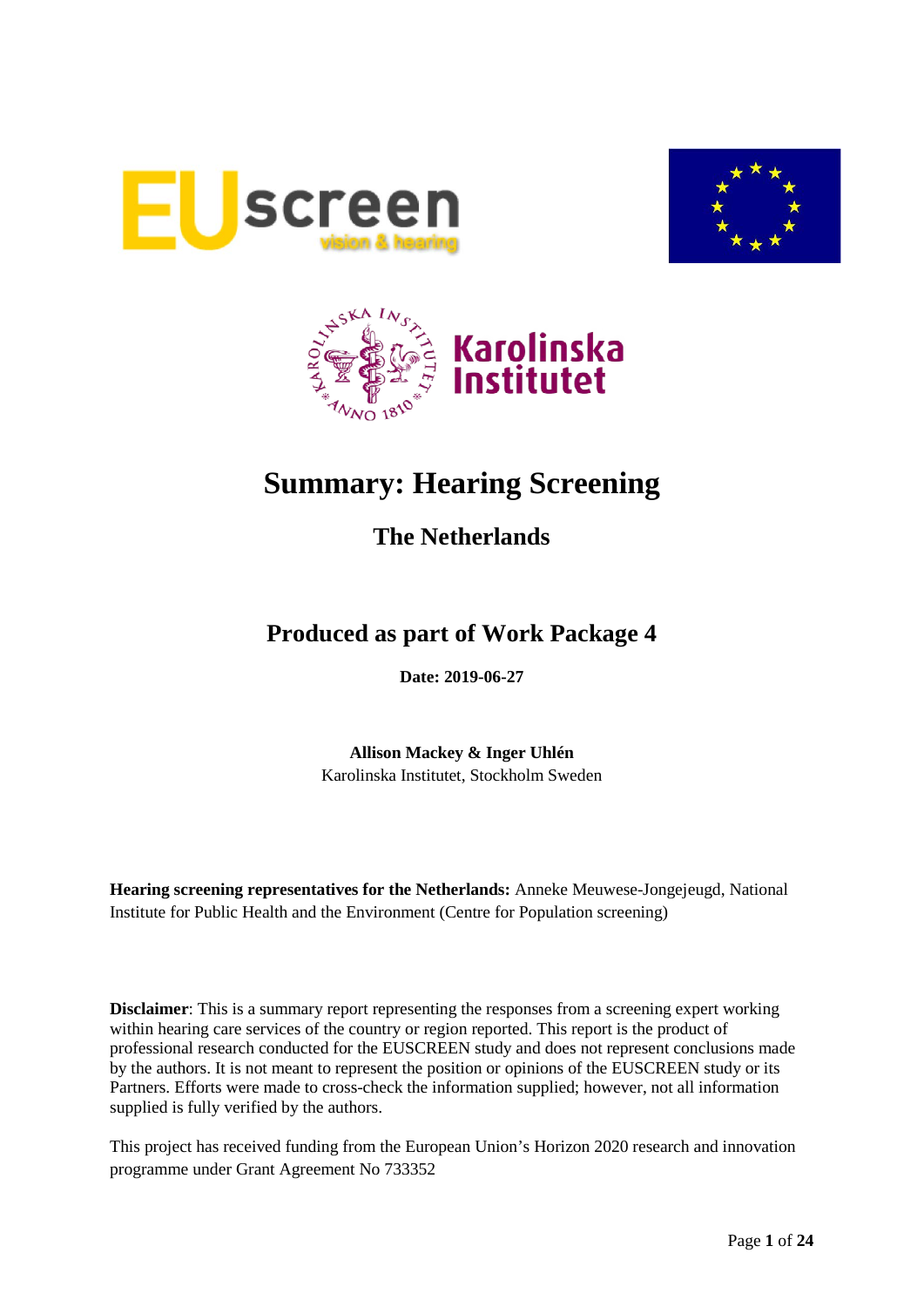

## **Table of Contents**

| 1.   |  |
|------|--|
| 2.   |  |
| 3.   |  |
| 3.1. |  |
| 3.2. |  |
| 3.3. |  |
| 4.   |  |
| 5.   |  |
| 5.1. |  |
| 5.2. |  |
| 5.3. |  |
| 5.4. |  |
| 6.   |  |
| 6.1. |  |
| 6.2. |  |
| 6.3. |  |
| 7.   |  |
| 7.1. |  |
| 7.2. |  |
| 7.3. |  |
| 8.   |  |
| 8.1. |  |
| 8.2. |  |
| 8.3. |  |
| 8.4. |  |
| 8.5. |  |
| 8.6. |  |
| 9.   |  |
| 9.1. |  |
| 9.2. |  |
| 9.3. |  |
| 9.4. |  |
| 10.  |  |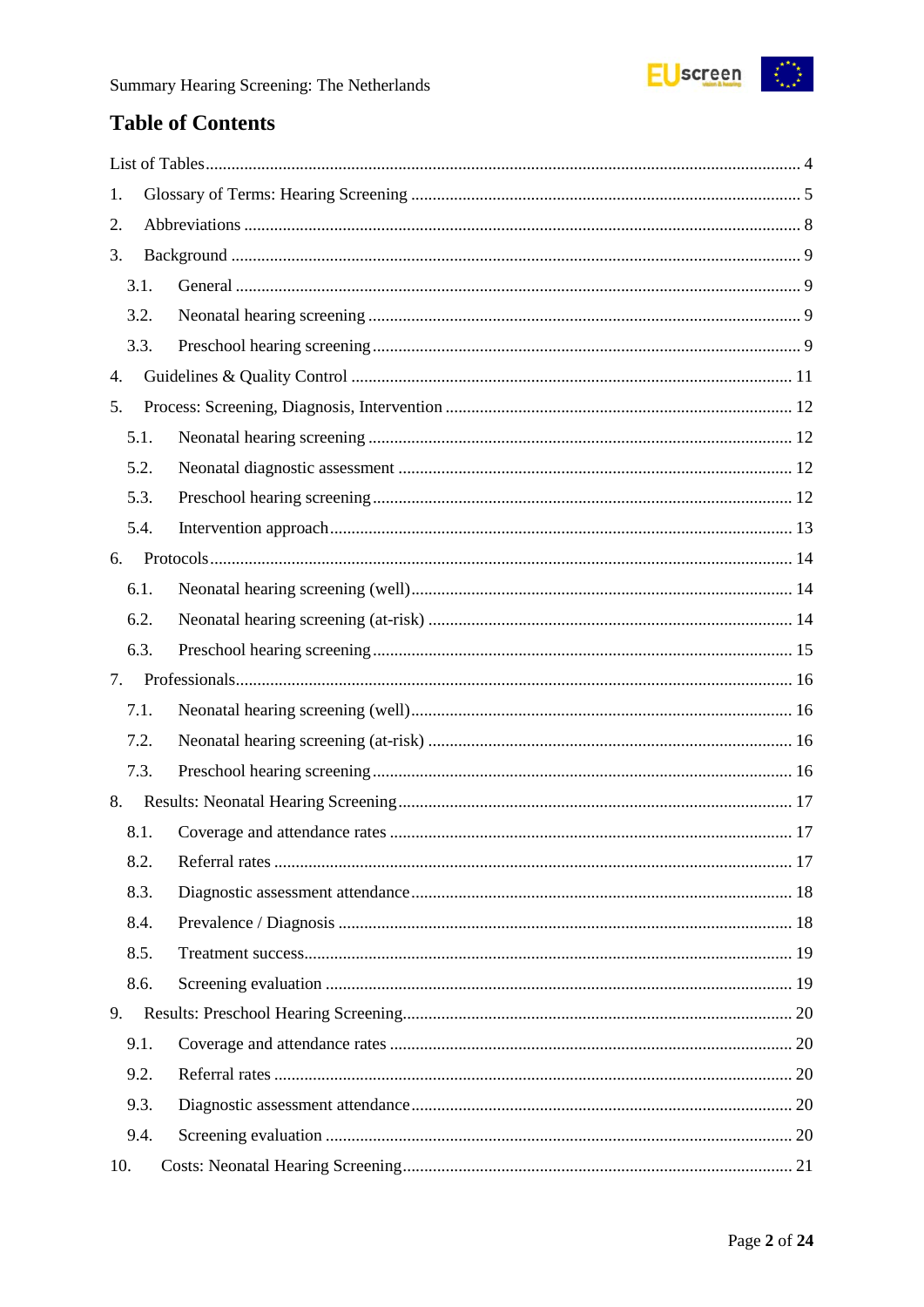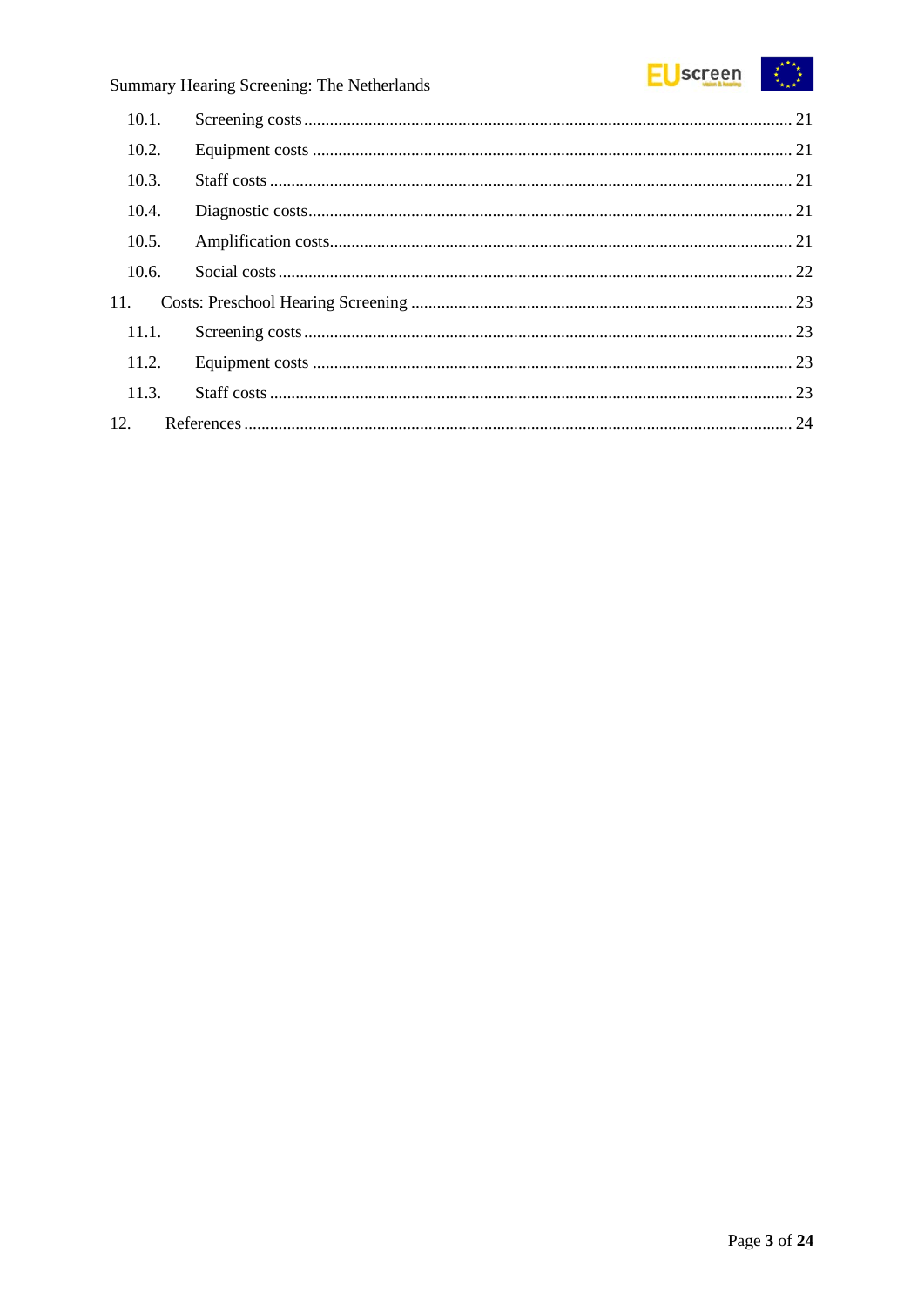

## <span id="page-3-0"></span>**List of Tables**

| Table 4: Attendance rates for neonatal hearing screening (well babies) in the Netherlands (Van Der      |  |
|---------------------------------------------------------------------------------------------------------|--|
|                                                                                                         |  |
| Table 5: Attendance rates for neonatal hearing screening (NICU babies) in the Netherlands (Van          |  |
|                                                                                                         |  |
| Table 6: Referral rates for neonatal hearing screening (well babies) in the Netherlands (Van Der Ploeg, |  |
|                                                                                                         |  |
| Table 7: Prevalence (per 1000) of permanent hearing impairment among well infants in the                |  |
|                                                                                                         |  |
| Table 8: Prevalence (per 1000) of permanent hearing impairment among NICU infants in the                |  |
|                                                                                                         |  |
| Table 9: Prevalence (per 1000) of ANSD among NICU infants in the Netherlands (Coenraad,                 |  |
|                                                                                                         |  |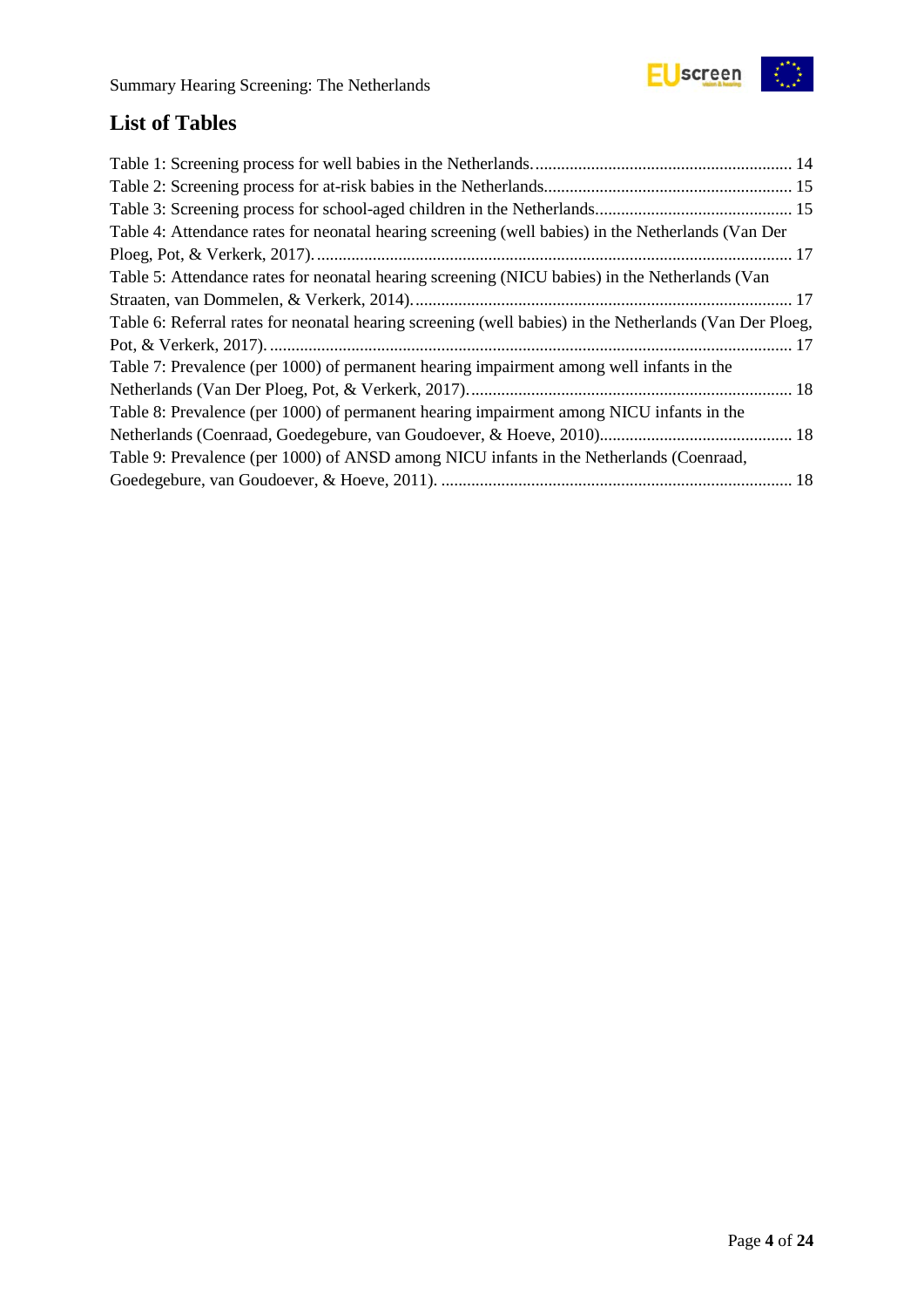

## <span id="page-4-0"></span>**1. Glossary of Terms: Hearing Screening**

| <b>Abnormal test result</b>                     | A test result where a normal "pass" response could not be detected under<br>good conditions. The result on screening equipment may indicate "no<br>response," "fail," or "refer."                                                                                                                                                                                                                                                                                                                                                                                                                                                                                                                                                                                |
|-------------------------------------------------|------------------------------------------------------------------------------------------------------------------------------------------------------------------------------------------------------------------------------------------------------------------------------------------------------------------------------------------------------------------------------------------------------------------------------------------------------------------------------------------------------------------------------------------------------------------------------------------------------------------------------------------------------------------------------------------------------------------------------------------------------------------|
| <b>Attendance rate</b>                          | The proportion of all those invited for screening that are tested and receive<br>a result,<br>Invited for screening includes all those that are offered the<br>screening test.<br>Tested and receive a result could be a "pass" or "fail".<br>Attendance rate provides information on the willingness of families to<br>participate in screening.                                                                                                                                                                                                                                                                                                                                                                                                                |
| <b>Attendance rate in</b><br>first year of life | See definition of Attendance rate.<br>The calculation cut-off is after <u>one year of life</u> .                                                                                                                                                                                                                                                                                                                                                                                                                                                                                                                                                                                                                                                                 |
| <b>Compliance with</b>                          | The percentage of those who are referred from screening to a diagnostic<br>assessment that actually attend the first diagnostic assessment.                                                                                                                                                                                                                                                                                                                                                                                                                                                                                                                                                                                                                      |
| referral (percentage)                           | Percentage of compliance provides information on the willingness of<br>families to attend the diagnostic assessment after referral from screening.                                                                                                                                                                                                                                                                                                                                                                                                                                                                                                                                                                                                               |
| <b>Coverage</b>                                 | The proportion of those eligible for screening that are tested and receive a<br>result within a specific time.<br>Eligible for screening includes those within the population that are<br>covered under the screening or health care program.<br>Tested and receive a result could be a "pass" or "refer to<br>diagnostic assessment".<br>Specific time can be defined, such as 1 month after birth, 3 months<br>after birth, etc.<br>Coverage provides information on the overall effectiveness and timeliness<br>of a complete screening programme.<br>Factors such as being offered screening, willingness to participate, missed<br>screening, ability to complete the screen, and ability to document the<br>screening results will influence the coverage. |
| <b>Coverage in first</b><br>year of life        | See definition of Coverage.<br>The specific time is pre-defined as within the first year of life.<br>In other words, the coverage is the proportion of those eligible for<br>screening that complete the screening sequence to a final result within the                                                                                                                                                                                                                                                                                                                                                                                                                                                                                                         |
| <b>False negatives</b>                          | first year of life.<br>The percentage of infants/children with a hearing loss (defined by the<br>target condition) that receive a result of "pass" during screening.                                                                                                                                                                                                                                                                                                                                                                                                                                                                                                                                                                                             |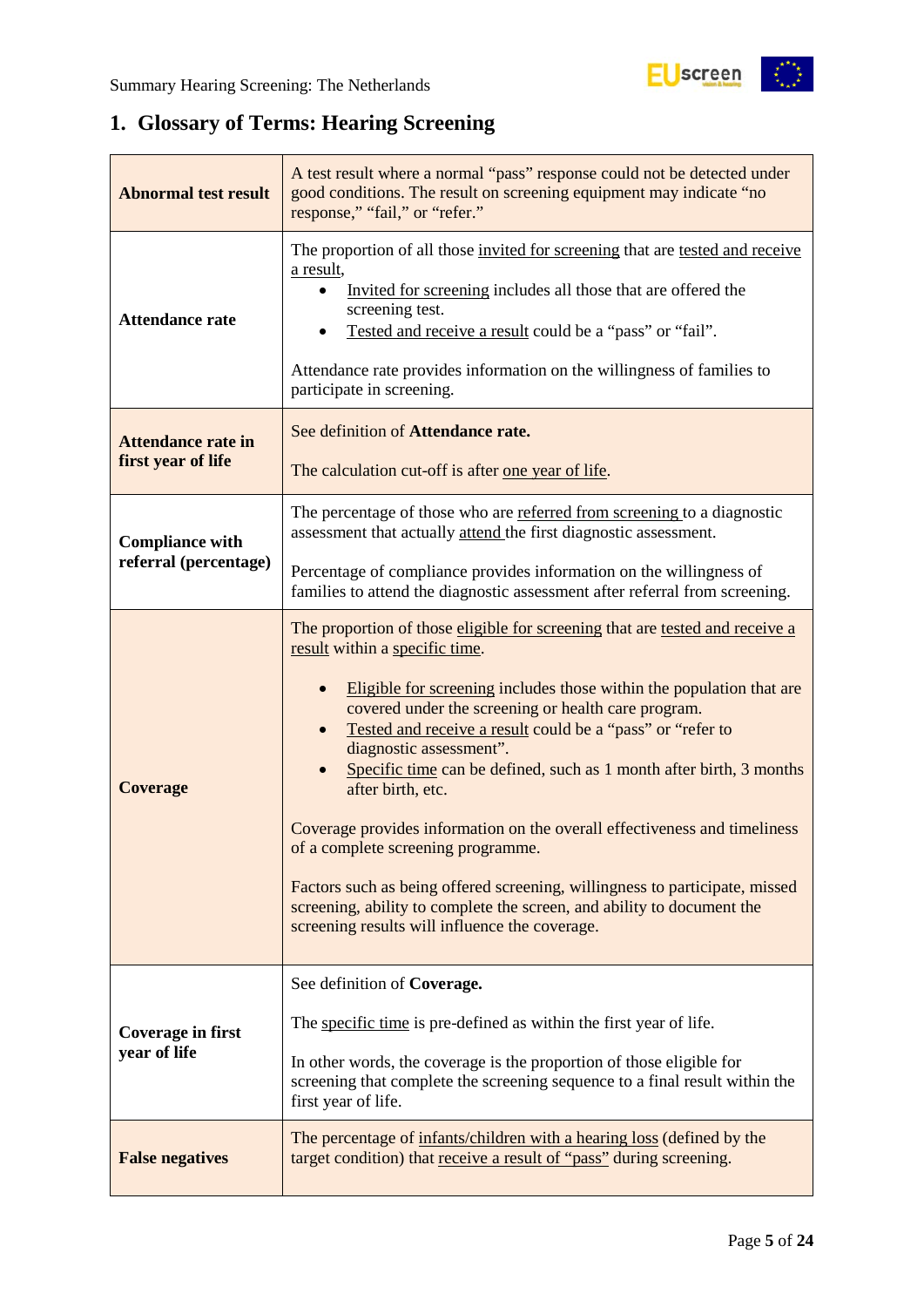

|                                          | Example: If 100 infants with hearing loss are screened, and 1 infant passes<br>the screening, the percentage of false negatives is 1%.                                                                        |
|------------------------------------------|---------------------------------------------------------------------------------------------------------------------------------------------------------------------------------------------------------------|
|                                          | The percentage of infants/children with normal hearing that receive a<br>result of "fail" from the final screening test.                                                                                      |
| <b>False positives</b>                   | Example: If 100 infants with normal hearing are screened, and 3 infants<br>fail the screening and are referred for diagnostic assessment, the<br>percentage of false positives is 3%.                         |
| <b>Guidelines</b>                        | Recommendations or instructions provided by an authoritative body on the<br>practice of screening in the country or region.                                                                                   |
| <b>Hearing screening</b><br>professional | A person qualified to perform hearing screening, according to the practice<br>in your country or region.                                                                                                      |
| <b>Inconclusive test</b><br>result       | A test result where a normal "pass" response could not be detected due to<br>poor test conditions.                                                                                                            |
| <b>Invited for screening</b>             | Offered screening.                                                                                                                                                                                            |
| <b>Outcome of hearing</b><br>screening   | An indication of the effectiveness or performance of screening, such as a<br>measurement of coverage rate, referral rate, number of infants detected,<br>etc.                                                 |
| <b>Permanent hearing</b>                 | A hearing impairment that is <i>not</i> due to a temporary or transient condition<br>such as middle ear fluid.                                                                                                |
| loss                                     | Permanent hearing loss can be either sensorineural or permanent<br>conductive.                                                                                                                                |
| <b>Positive predictive</b>               | The percentage of infants/children referred from screening who have a<br>confirmed hearing loss, as described by your protocol or guideline and<br>indicated in the <b>Target Condition</b> (see definition). |
| value                                    | For example, if 100 babies are referred from screening for diagnostic<br>assessment and 90 have normal hearing while 10 have a confirmed hearing<br>loss, the positive predictive value would be 10%.         |
| Preschool or<br>(pre)school children     | All children between 3-6 years of age.                                                                                                                                                                        |
| <b>Preschool or</b>                      | Screening that takes place during the time children are between 3-6 years<br>of age.                                                                                                                          |
| (pre)school screening                    | This refers to <i>any</i> hearing screening during this age. The location of the<br>screening is irrelevant to the definition.                                                                                |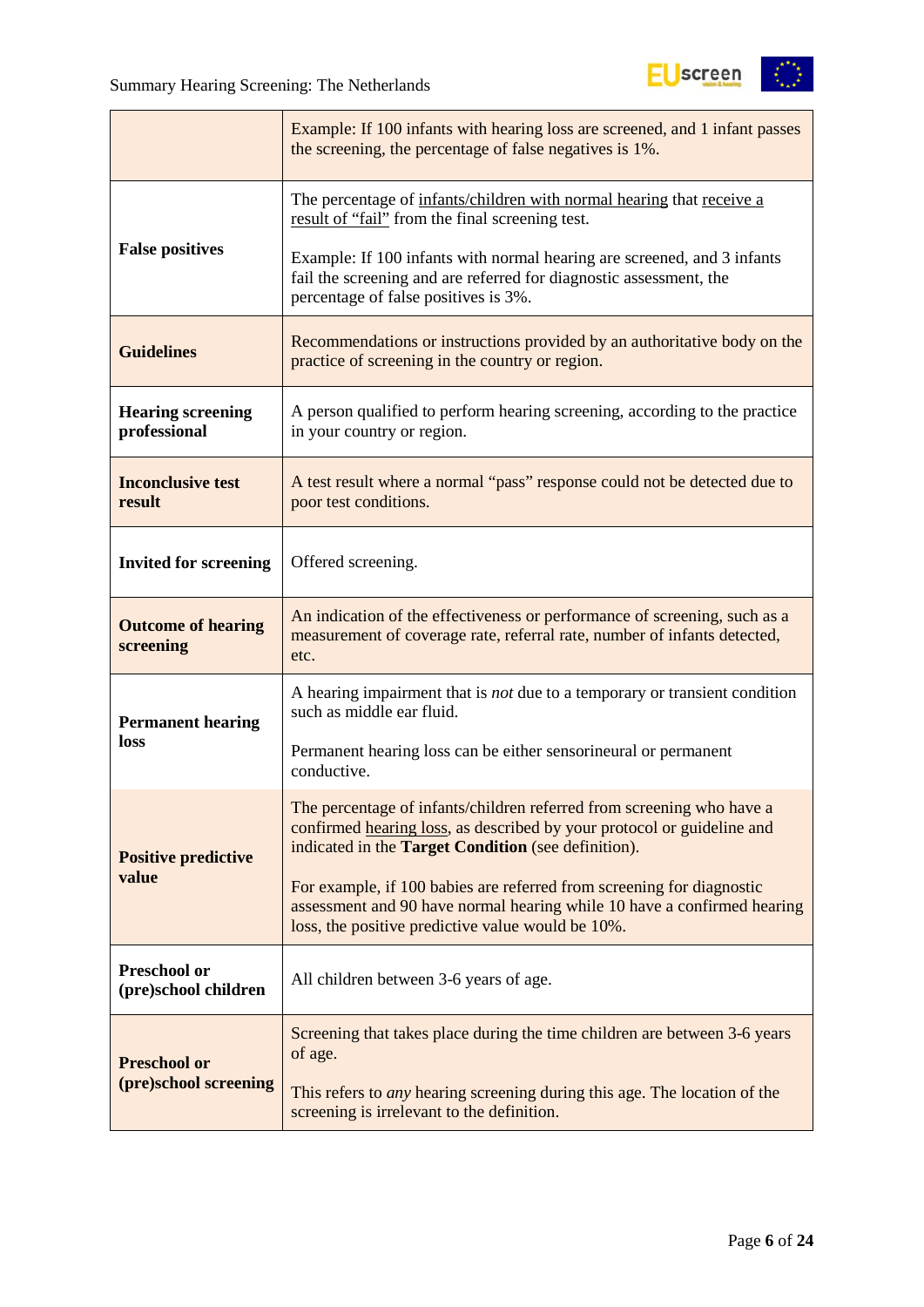

| <b>Prevalence</b>           | The number or percentage of individuals with a specific disease or<br>condition. Prevalence can either be expressed as a percentage, proportion,<br>or as the value per 1000 individuals within the same demographic.                                                                                                                                                                                                                       |
|-----------------------------|---------------------------------------------------------------------------------------------------------------------------------------------------------------------------------------------------------------------------------------------------------------------------------------------------------------------------------------------------------------------------------------------------------------------------------------------|
| <b>Programme</b>            | An organized system for screening, which could be based nationally,<br>regionally or locally.                                                                                                                                                                                                                                                                                                                                               |
| <b>Protocol</b>             | Documented procedure or sequence for screening, which could include<br>which tests are performed, when tests are performed, procedures for<br>passing and referring, and so forth.                                                                                                                                                                                                                                                          |
| <b>Quality assurance</b>    | A method for checking and ensuring that screening is functioning<br>adequately and meeting set goals and benchmarks.                                                                                                                                                                                                                                                                                                                        |
| Referral criteria           | A pre-determined cut-off boundary for when an infant/child should be re-<br>tested or seen for a diagnostic assessment.                                                                                                                                                                                                                                                                                                                     |
|                             | For example, referral criteria may be "no response" at 35 dB nHL.                                                                                                                                                                                                                                                                                                                                                                           |
| <b>Risk babies / Babies</b> | All infants that are considered to be at-risk or have risk-factors for hearing<br>loss according to the screening programme.                                                                                                                                                                                                                                                                                                                |
| at-risk                     | Two common risk factors are admission to the neonatal-intensive care unit<br>(NICU) or born prematurely. However, other risk factors for hearing loss<br>may also be indicated in the screening programme.                                                                                                                                                                                                                                  |
|                             | The percentage of infants/children with hearing loss that are identified via<br>the screening program.                                                                                                                                                                                                                                                                                                                                      |
| <b>Sensitivity</b>          | For example, if 100 babies with hearing loss are tested, and 98 of these<br>babies are referred for diagnostic assessment while 2 pass the screening,<br>the sensitivity is 98%.                                                                                                                                                                                                                                                            |
|                             | The percentage of infants/children with normal hearing that pass the<br>screening.                                                                                                                                                                                                                                                                                                                                                          |
| <b>Specificity</b>          | For example, if 100 babies with normal hearing are tested, and 10 of these<br>babies are referred for diagnostic assessment and 90 pass the screening, the<br>specificity is 90%.                                                                                                                                                                                                                                                           |
| <b>Target condition</b>     | The hearing loss condition you are aiming to detect via your screening<br>programme. This includes:<br>The laterality of the condition, whether the program aims to detect<br>$\bullet$<br>both unilateral and bilateral hearing loss or just bilateral hearing<br>loss.<br>The severity of the condition, whether the program aims to detect<br>$\bullet$<br>hearing $loss \ge 30$ dB HL, $\ge 35$ dB HL, $\ge 40$ dB HL or $\ge 45$ dB HL |
| <b>Well, healthy babies</b> | Infants who are <i>not</i> admitted into the NICU or born prematurely.<br>Well, healthy babies may or may not have additional risk factors for<br>hearing loss, according to the procedures indicated in the specific<br>screening programme.                                                                                                                                                                                               |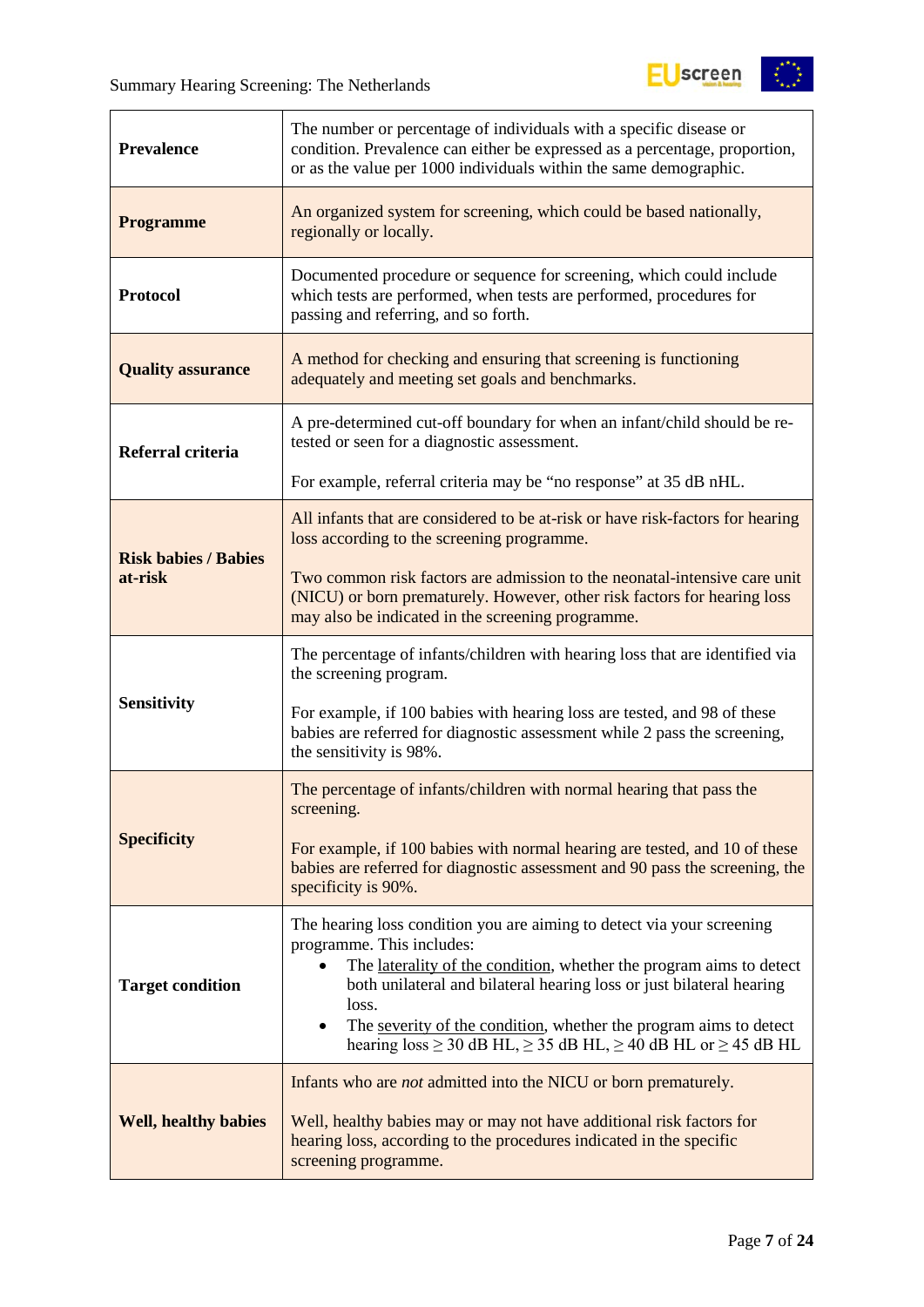

### <span id="page-7-0"></span>**2. Abbreviations**

- ABR auditory brainstem response
- aABR automatic auditory brainstem response
- ANSD auditory neuropathy spectrum disorder
- ASSR auditory steady-state response
- CI cochlear implant
- CMV cytomegalovirus
- dB HL decibel hearing level
- dB nHL decibel normalized hearing level
- dB SNR decibel signal-to-noise ratio
- DPOAE distortion product otoacoustic emissions
- HA hearing aid
- NICU neonatal intensive care unit
- OAE otoacoustic emissions
- TEOAE transient-evoked otoacoustic emissions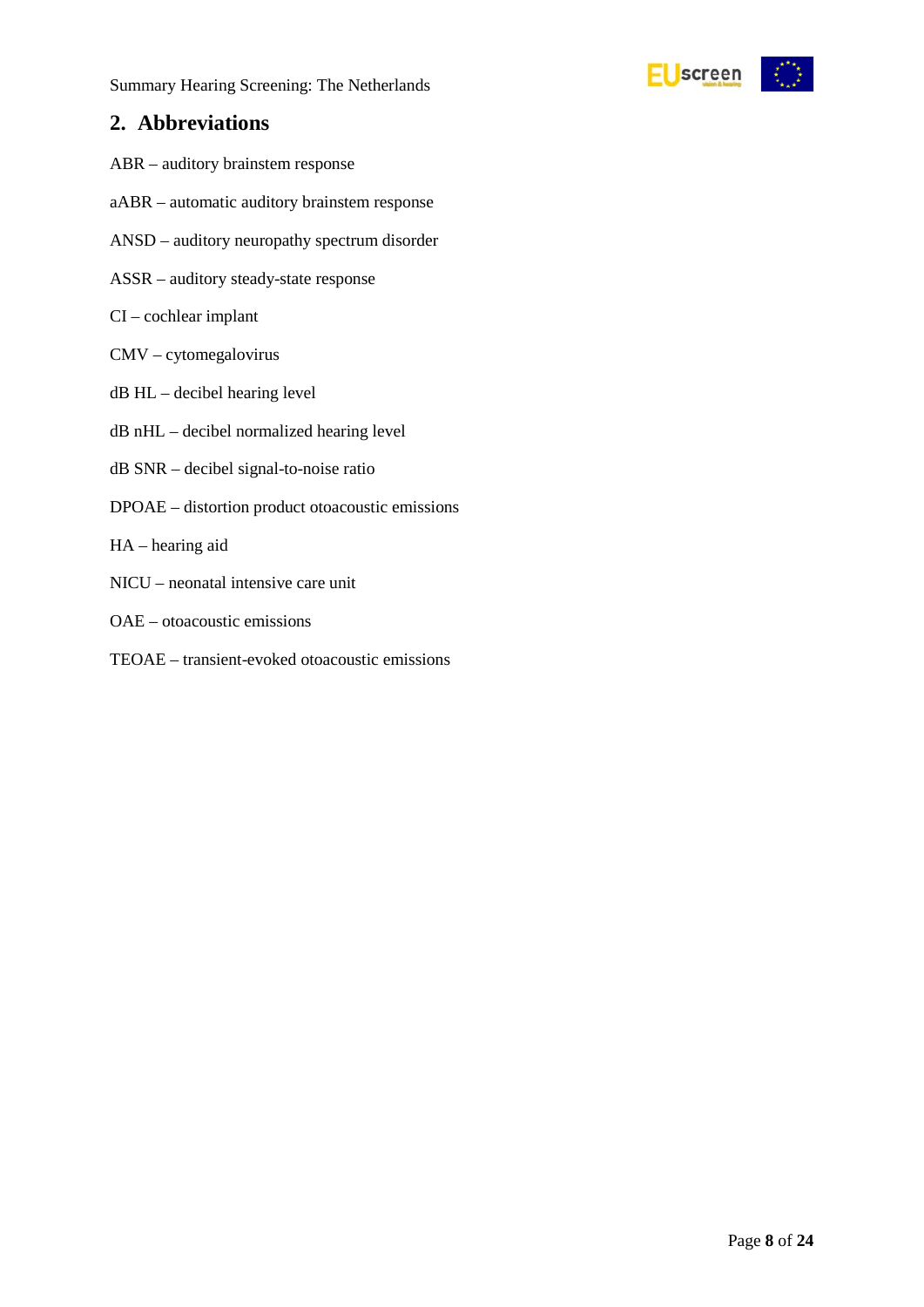

### <span id="page-8-0"></span>**3. Background**

In the Netherlands, hearing screening is performed nationally and also organized nationally. The following report contains information with regards to hearing screening in the entire country of the Netherlands.

#### <span id="page-8-1"></span>**3.1. General**

The country of the Netherlands has an area of 41 543 km<sup>2</sup> with a population of 16 979 120 as of January 2016 (CBS, 2019).

In the Netherlands, all births are registered. The number of live births in the Netherlands in 2017 was 169 836 (CBS, 2019).

The World Bank income classification categorizes the Netherlands as a high-income country (The World Bank, 2018). The gross domestic product (GDP) in 2015 was €40 733 per capita (CBS, 2019).

From the World Health Organization (WHO) Global Health Expenditure Database, health expenditure for the Netherlands in 2015 was 4662 USD or €4178 per capita (World Health Organization (WHO), 2018).

An infant mortality rate of 3.3 per 1000 is reported for the Netherlands for 2015 (United Nations Statistics Division, 2016; CBS, 2019).

#### <span id="page-8-2"></span>**3.2. Neonatal hearing screening**

In the Netherlands, neonatal hearing screening is conducted universally, with all babies in the country having access to hearing screening, though screening is not obligatory for parents. The universal program for well babies was implemented nationwide during the period of 2002-2006 (Kauffman-de Boer, o.a., 2006) and was fully implemented nationwide by the end of this period. Screening for atrisk babies began in 1998, and was fully implemented by 2003 (Van Straaten, van Dommelen, & Verkerk, 2014) .

Neonatal hearing screening for well babies is embedded in the Preventive Child Health Care screening system and typically performed at home in combination with the heelprick screening test. These tests are funded through the municipalities or local council (*gemeente*). The The Centre for Population Screening of the National Institute for Public Health and the Environment (RIVM-CvB) directs and coordinates the neonatal hearing screening programe.

Neonatal hearing screening for NICU infants is organized separately and does not belong to the wellbaby national screening programme. Instead, it is organized as part of NICU care and data are collected by TNO who monitor the quality of screening. It is funded through health care insurance.

Well-baby and NICU protocols for hearing screening are followed across the entire country.

#### <span id="page-8-3"></span>**3.3. Preschool hearing screening**

School-age (age 5-6 years) hearing screening currently exists in Netherlands organized through the Youth Health Care (YHC) organizations (*jeugdgezondheidszorg, JGZ*). The first guideline for hearing screening was published in the Netherlands in 1998, and since then it has been implemented across the entire country.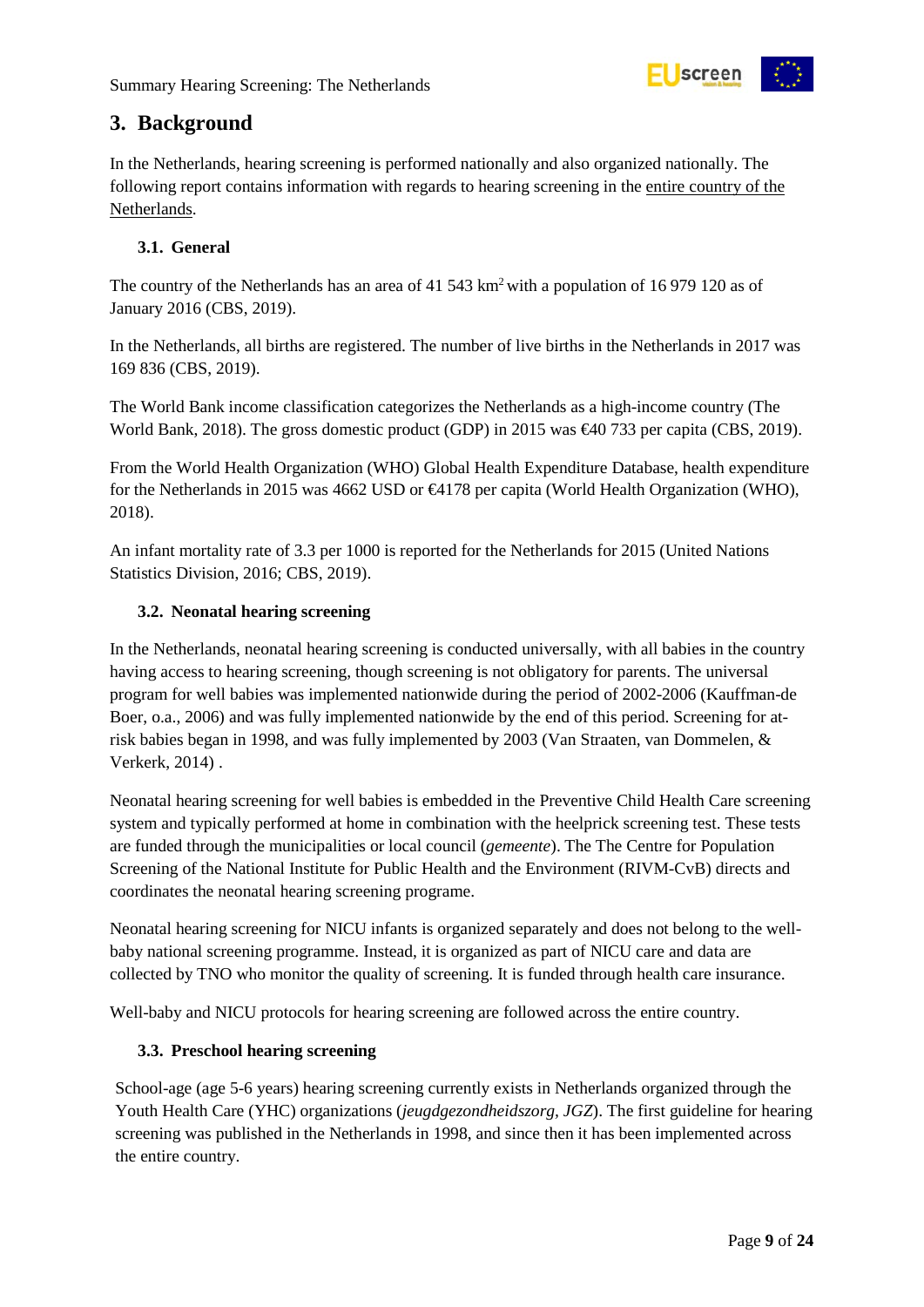

School-age hearing screening is part of the YHC law and funded by the local government. Hearing screening at school age is part of the compulsory elements of the YHC law.

The national guideline for YHC includes screening protocols, and therefore the same protocol is followed across the country; however, YHC organizations have the right to adjust the guidelines if warranted (Lanting, Deurloo, Wiefferink, & Uilenburg, 2016). Adjustments are not documented; however, differences may exist, for example, with regards to the age of screening when there is suspicion of a hearing loss from medical history or from parental or teacher concern.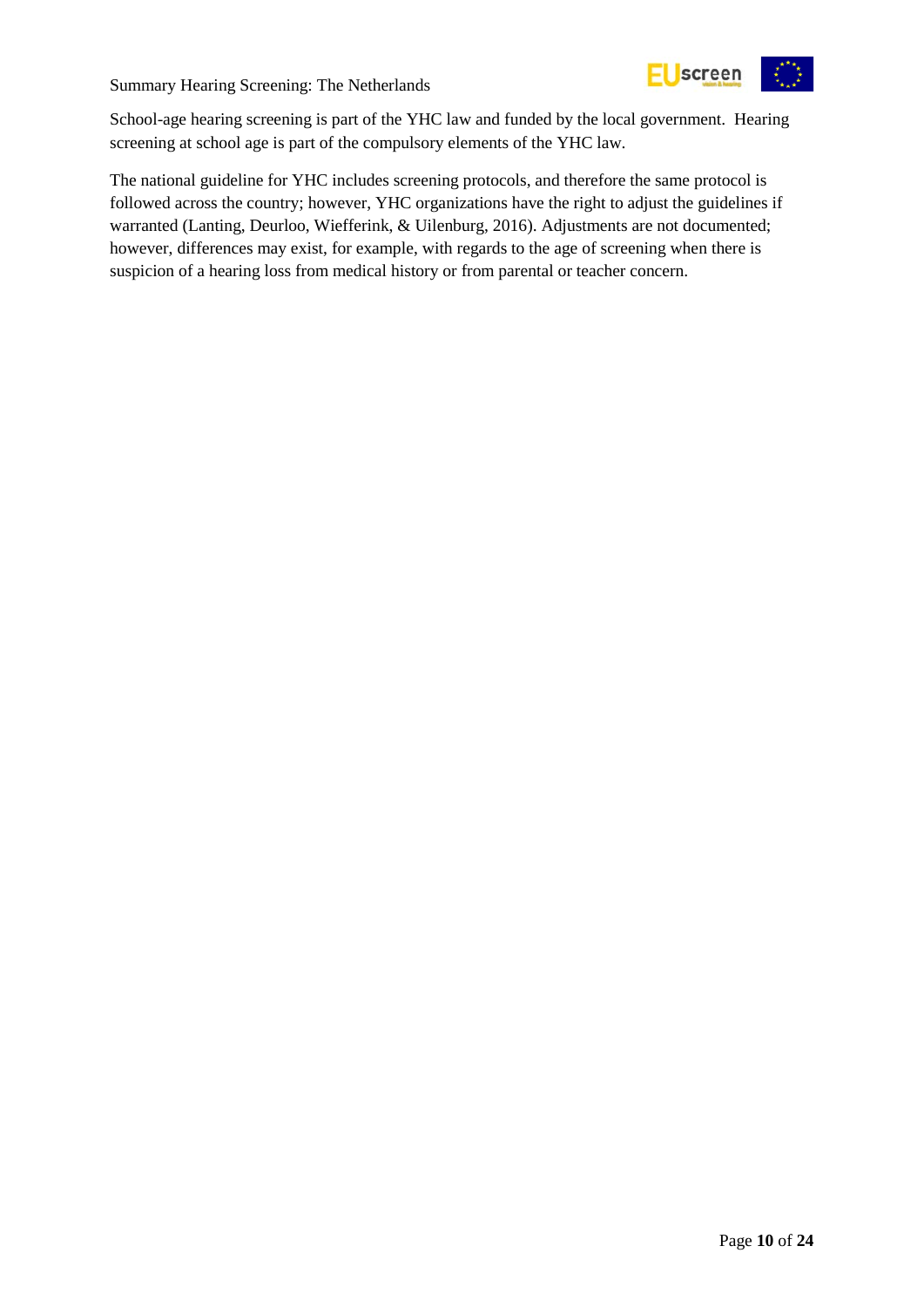

## <span id="page-10-0"></span>**4. Guidelines & Quality Control**

National guidelines for hearing screening exist in the Netherlands. The organization and quality assurance of the NHS programme are not part of the professional guideline but are included in a standard (Draaiboek). All professionals need to comply with this standard. The professional guideline refers the neonatal hearing screening to this standard.

At a national level, the screening programme is directed and coordinated by the National Institute for Public Health and the Environment's Centre for Population Screening, on behalf of the Ministry of Health, Welfare and Sport. The content of the screening programme has not been changed since implementation, with the exception of small adjustments since 2009.

The Ministry of Health, Welfare, and Sport allows for small revisions to be made to the guidelines, and the Centre for Population Screening (CvB) determines the changes to be made based on recommendations from the programme committee for neonatal hearing screening. Participants of the programme committee are made up of individuals from various organizations involved in neonatal hearing screening. To date, the revision process has not required extra funding.

The directive including preschool hearing screening was first published in 1998 and most recently updated in 2015 (Lanting, Deurloo, Wiefferink, & Uilenburg, 2016).

Quality assurance of neonatal hearing screening programmes is performed on a yearly basis. An independent organization ("TNO") performs the annual review. Information is collected from the Neonatal Screening Information System used by all Youth Health Care Organizations, and the programme is monitored against predetermined quality indicators.

Annual reports are published from these yearly monitoring results and published online. The most recent report, published in November 2018, showed screening results from 2018 (Van Der Ploeg, Pot, & Verkerk, 2018)

Research has been performed on hearing screening in the Netherlands apart from monitoring.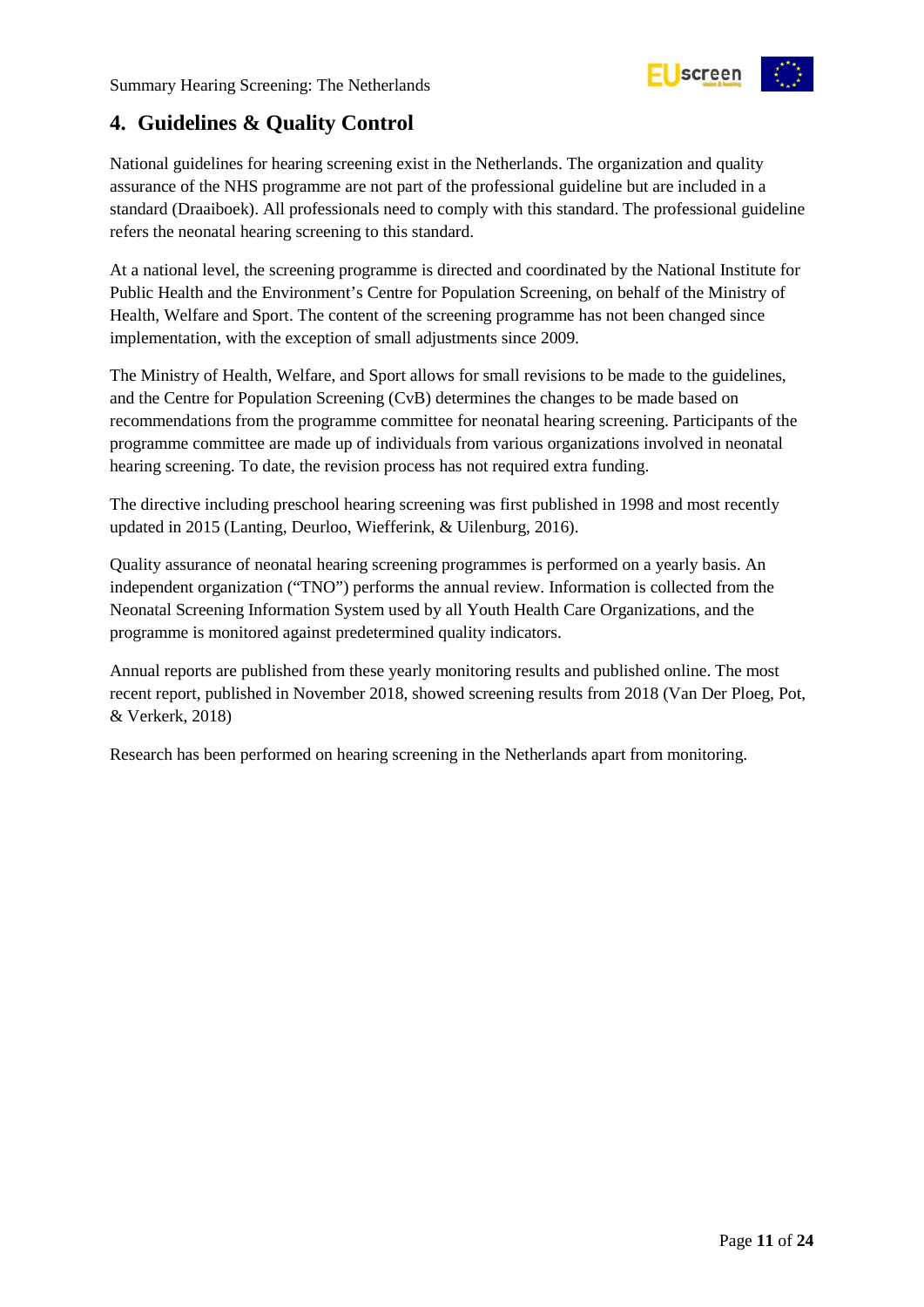

## <span id="page-11-0"></span>**5. Process: Screening, Diagnosis, Intervention**

#### <span id="page-11-1"></span>**5.1. Neonatal hearing screening**

Well-babies are screened in the child's home (75%) or in a child health care centre (25%). and at-risk babies are screened by NICU nurses. Well-baby families are invited for screening via a telephone appointment scheduled at the child's home (for 75%). If the parents cannot be reached via phone, an impromptu visit may be performed. For the other 25% of families, a screening appointment is made at the child health care centre. Families of infants at-risk are invited and screened directly in the NICU.

According to the Central Bureau for Statistics, 80.7% of infants are born in a maternity hospital where the average length of stay is 3.2 days.

For well infants, neonatal hearing screening should be completed by 6 weeks of age in the Netherlands. For at-risk infants, neonatal hearing screening should be completed by 6 weeks corrected age (Van Straaten, van Dommelen, & Verkerk, 2014).

The target condition for screening both well and at-risk babies is a unilateral or bilateral permanent hearing loss ≥ 40 dB HL (RIVM - Center for Population Screening, 2018; Van Straaten, van Dommelen, & Verkerk, 2014).

At-risk infants are defined as those admitted to the NICU, and/or have had meningitis or exchange transfusion. The indication for screening with a separate protocol is because of the increased risk of auditory neuropathy. Infants that are admitted to the NICU are screened according to a separatelyorganized NICU-protocol. Approximately 2% of infants are screened with the NICU screening protocol (Van Der Ploeg, Pot, & Verkerk, 2017). Infants that are not admitted to the NICU, but have had meningitis or exchange transfusion are screened under the well-baby program with a separate (atrisk) screening protocol. In 2015, 0.16% of infants were screened under the at-risk protocol within the well-baby neonatal hearing screening programme (Van Der Ploeg, Pot, & Verkerk, 2017).

A study by Gaytant et al. (2005) found that 0.9 per 1000 infants were found to have congenital CMV in the Netherlands (metropolitan regions of Amsterdam and Rotterdam) and a more recent study by de Vries et al. (2011) found that the birth prevalence of congenital CMV was 0.54%.

The incidence of bacterial meningitis in the Netherlands is 0.04 per 1000 per year (mostly in young children). Furthermore, in an investigation of risk factors for hearing loss, out of 185 infants with permanent hearing impairment who participated in a research study, 6 had meningitis as the cause to their hearing impairment (Korver et al., 2010).

#### <span id="page-11-2"></span>**5.2. Neonatal diagnostic assessment**

The diagnostic assessment tests performed after neonatal hearing screening referral are click-ABR, OAE, 1 kHz tympanometry, ENT examination and parent discussion. Testing should be performed by 92 days after birth for well and at-risk babies. This target age may be corrected to gestational age in cases of prematurity.

#### <span id="page-11-3"></span>**5.3. Preschool hearing screening**

Screening of school-age children in the Netherlands takes place in schools or in the YHC clinics. Families of school-age children are invited to participate in hearing screening by the YHC clinic. The target condition for school-age hearing screening is not indicated.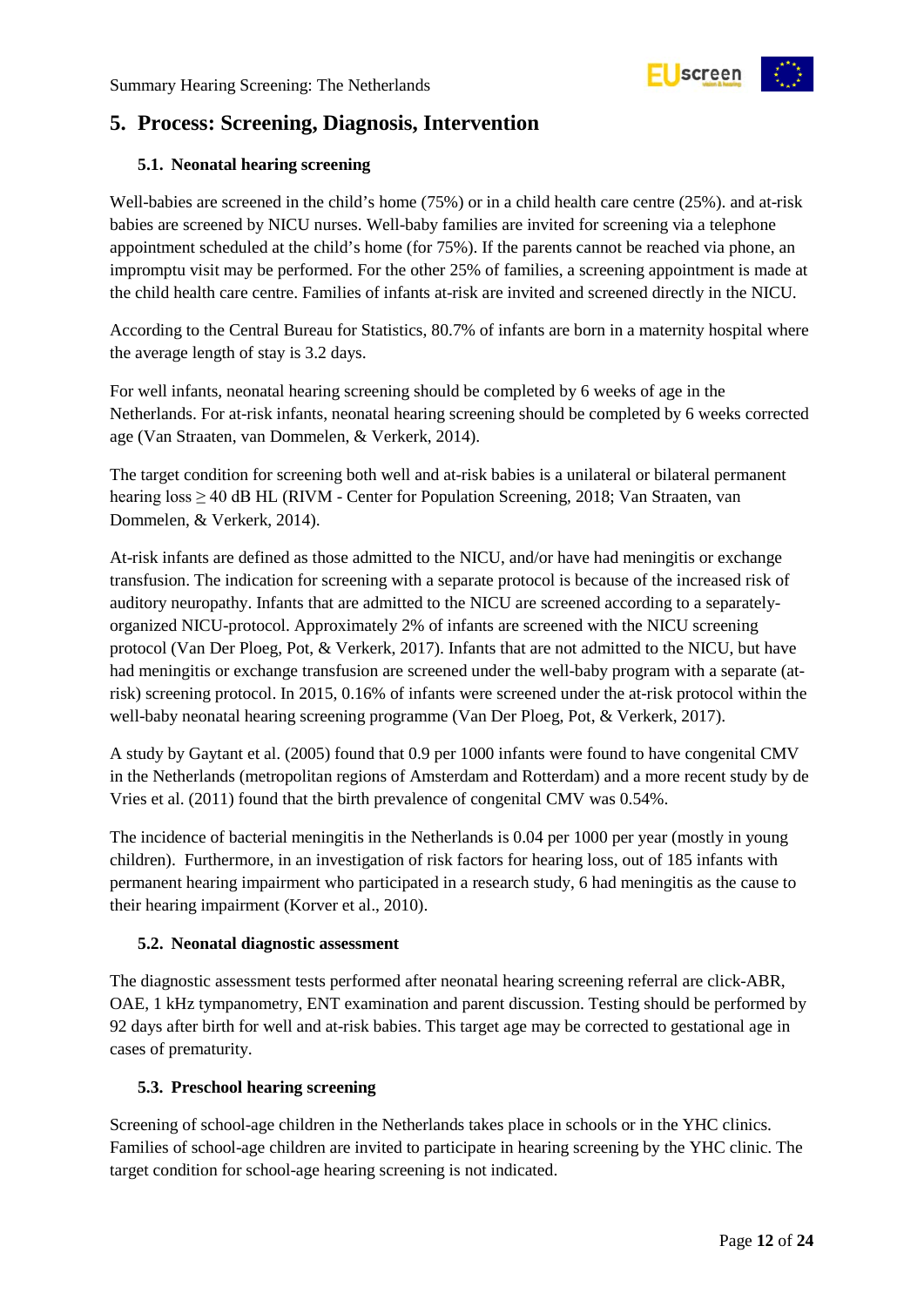



#### <span id="page-12-0"></span>**5.4. Intervention approach**

In the Netherlands, treatment options available include grommets, hearing aids, bone conductive devices, cochlear implants, as well as family services. Infants are fitted with hearing aids from <6 months of age (specifically within 4 months of age) and cochlear implants from < 6 months of age.

The hearing aid fitting criteria in the Netherlands is not indicated.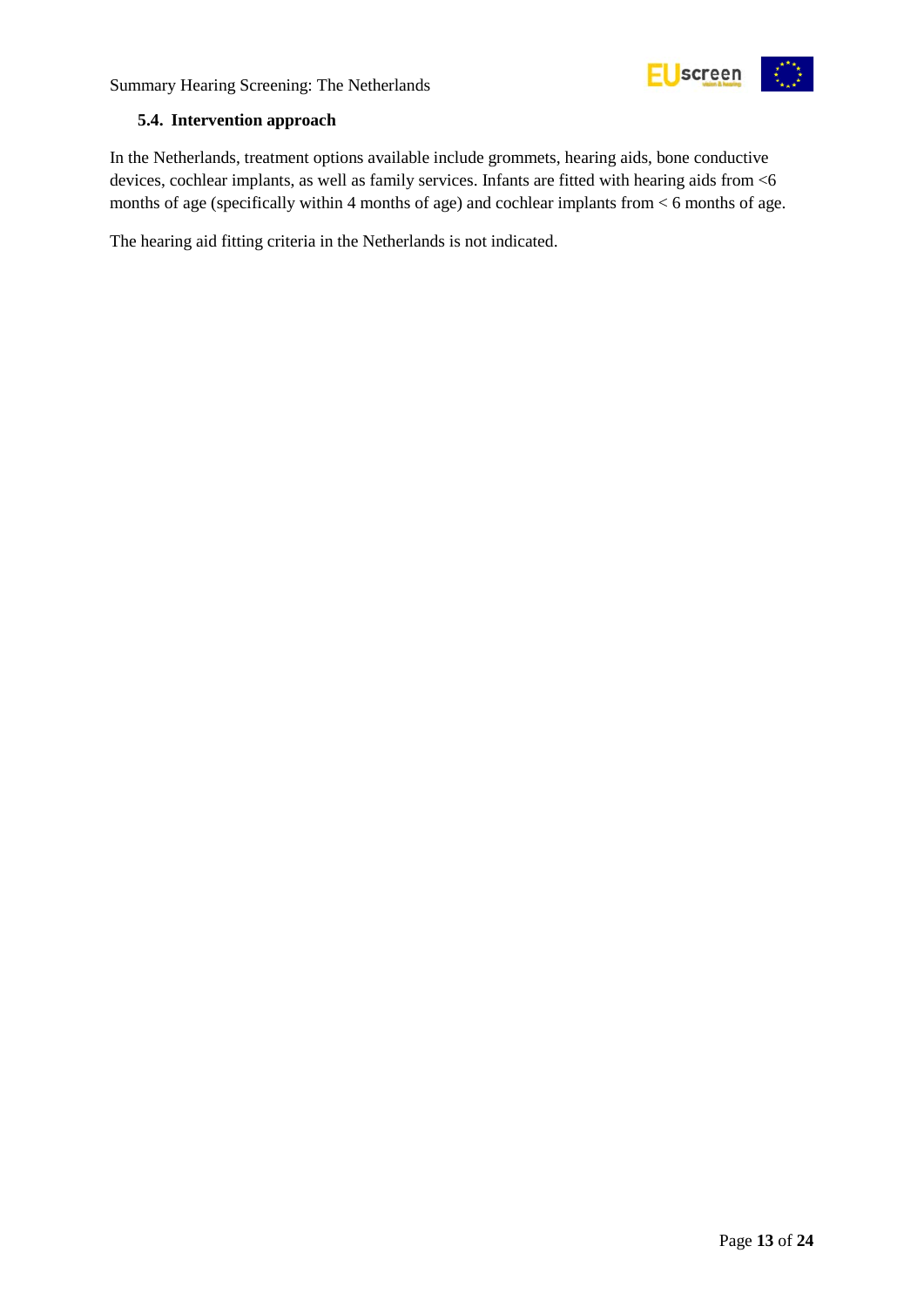

## <span id="page-13-0"></span>**6. Protocols**

Hearing screening protocols are described for neonatal hearing screening (well and at-risk) as well as for preschool hearing screening when applicable.

- The Test performed is the screening technique used
- The Age of the child is indicated in hours, days, months or years
- Referral criteria may be the lack of an OAE response at specified frequencies, a responsewaveform repeatability constant, the absence of an aABR response at a specified intensity, or an absent behavioural response at a specified intensity. Referral criteria may be defined within a protocol or limited based on the device used.
- The <u>Device</u> is the screening device used.
- Unilateral Referrals indicates whether children are referred if only one ear fails screening.
- The Location is where the screening takes place

#### <span id="page-13-1"></span>**6.1. Neonatal hearing screening (well)**

The neonatal hearing screening programme in the Netherlands for well babies described includes three screening tests before referral to a diagnostic assessment. The programme aims for the initial OAE screening to be performed by midwives at the infants' home in combination with the heelprick test at 4 to 7 days of age. If OAE screening is not performed during the visit by the midwife, the initial OAE hearing screening will be offered in the Youth Health Care clinic at 2-3 weeks of age. The second OAE test is performed a week after the first test, and the third screening stage (aABR) should be completed before 6 weeks of age. There is an ongoing review of other devices to allow the potential use of other screening equipment in the future.

|                  |             |                     |                   | <b>Unilateral</b> |                      |
|------------------|-------------|---------------------|-------------------|-------------------|----------------------|
| Test*            | Age         | Referral criteria   | <b>Device</b>     | Referrals?        | Location             |
| OAE1             | $4-7$ days  | Automatic pass/fail | Echoscreen II/III | Yes               | $Home^{\dagger}$     |
| OAE <sub>2</sub> | 2-3 weeks   |                     |                   | Yes               | YHC clinic /<br>Home |
| aABR             | $< 6$ weeks | $35$ dB nHL         |                   | Yes               | YHC clinic /Home     |

<span id="page-13-3"></span>**Table 1:** Screening process for well babies in the Netherlands.

\*Protocol indicates that for each test, a screening-fail should be repeated up to 3 times before indicating a result of 'refer.'

† 75% of infants are screened at home and 25% are screened in the youth health care clinic. The initial screen, when performed in the health clinic, occurs at 2-3 weeks of age (not 4-7 days). These 25% of infants are made up of infants from a few YHC organizations in two provinces in the Netherlands.

#### <span id="page-13-2"></span>**6.2. Neonatal hearing screening (at-risk)**

The sequence of hearing screening for NICU infants is a 2-step aABR-aABR protocol, as described in Table 2. The first screening step is performed in the hospital prior to discharge from the NICU, and the second step is performed in a hospital outpatient setting.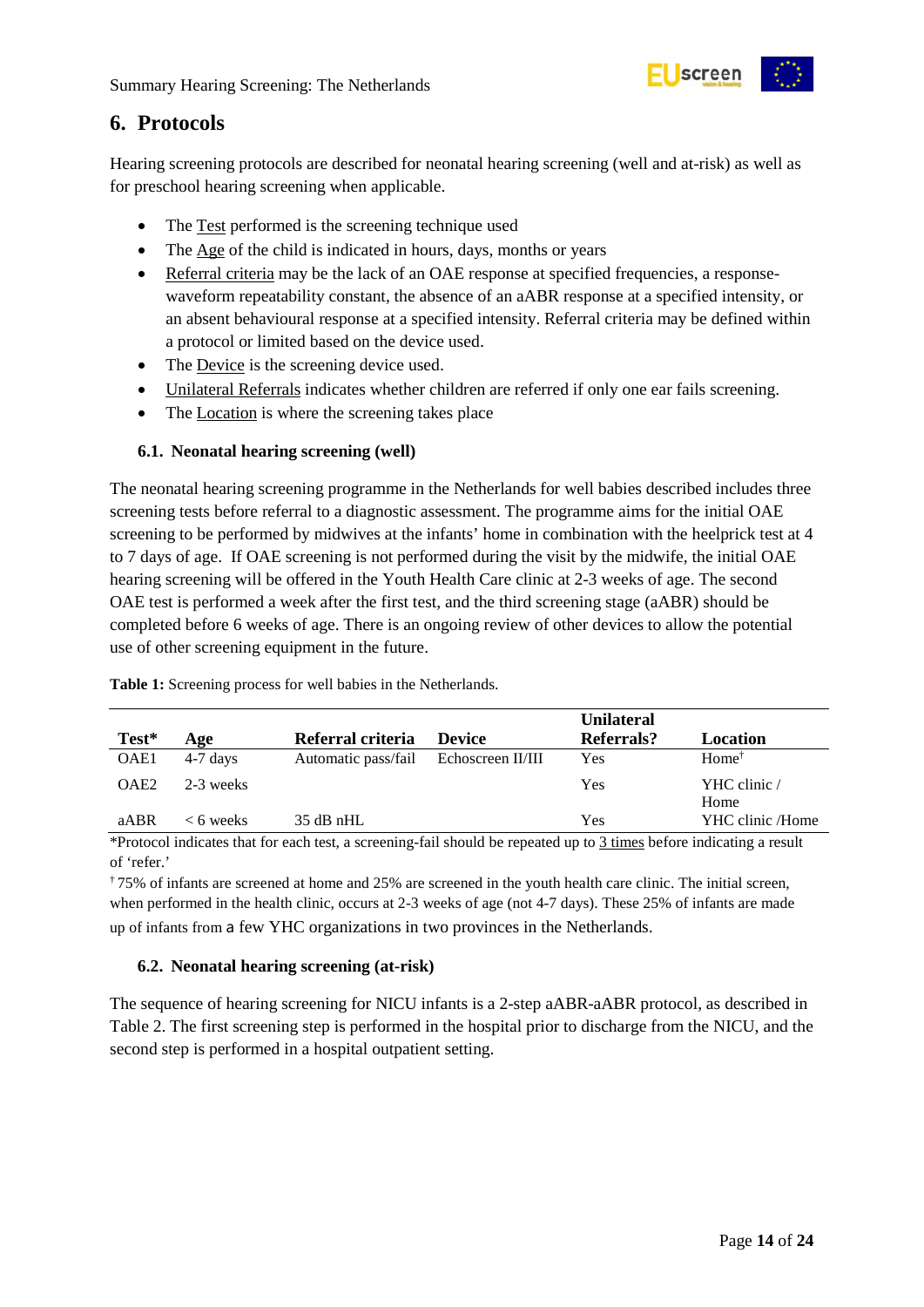

|             |                                                          | <b>Referral</b> |               | <b>Unilateral</b> |                            |
|-------------|----------------------------------------------------------|-----------------|---------------|-------------------|----------------------------|
| <b>Test</b> | Age                                                      | criteria        | <b>Device</b> | Referrals?        | Location                   |
| aABR1       | Before 1 month corrected age*                            | 35 dB nHL       |               | Yes               | NICU                       |
| aABR2       | 6+ weeks after aABR1<br>(42 weeks post-conceptional age) | $35$ dB nHL     |               | Yes               | Outpatient<br>Clinic /NICU |

<span id="page-14-1"></span>**Table 2:** Screening process for at-risk babies in the Netherlands.

\*96.9% of infants were screened before 1 month of age (corrected) in 2014.

#### <span id="page-14-0"></span>**6.3. Preschool hearing screening**

The sequence of hearing screening for school-age children is described in Table 3.

Children are conditioned first with a tone of higher intensity before screening at 30 dB HL. Children pass the screening if hearing thresholds from 500 to 4000 Hz are 30 dB HL or better. Children that do not meet passing criteria may either be classified as doubtful or insufficient. Doubtful results are a hearing loss of 35 dB HL in 1-2 frequencies and in one or both ears, or a hearing loss of 40 dB HL in 1 frequency in one or both ears. Insufficient results are when the threshold is more severe or present more frequencies.

A 3-step protocol is in effect; however, the third step is bypassed when children meet the criteria for "insufficient" according to the screening protocol. In cases where the results from pure-tone screening step 2 is doubtful, or when there is a likely middle-ear infection, a third screening step will be performed.

<span id="page-14-2"></span>**Table 3:** Screening process for school-aged children in the Netherlands.

| <b>Test</b>              | Age                              | Referral criteria                               | <b>Unilateral</b><br>Referrals? | Location                       |
|--------------------------|----------------------------------|-------------------------------------------------|---------------------------------|--------------------------------|
| Pure-tone screening 1    | 5-6 years                        | Threshold $>$ 30 dB HL<br>$(0.5-4 \text{ kHz})$ | Yes                             | <b>Schools</b><br>(quiet room) |
| Pure-tone screening 2    | 10-16 weeks after<br>screening 1 |                                                 |                                 |                                |
| Pure-tone screening $3*$ | 10-16 weeks after<br>screening 2 |                                                 |                                 |                                |

\* Step 3 is only performed when results from Pure-tone screening step 2 are doubtful, or when middle-ear fluid is potentially involved.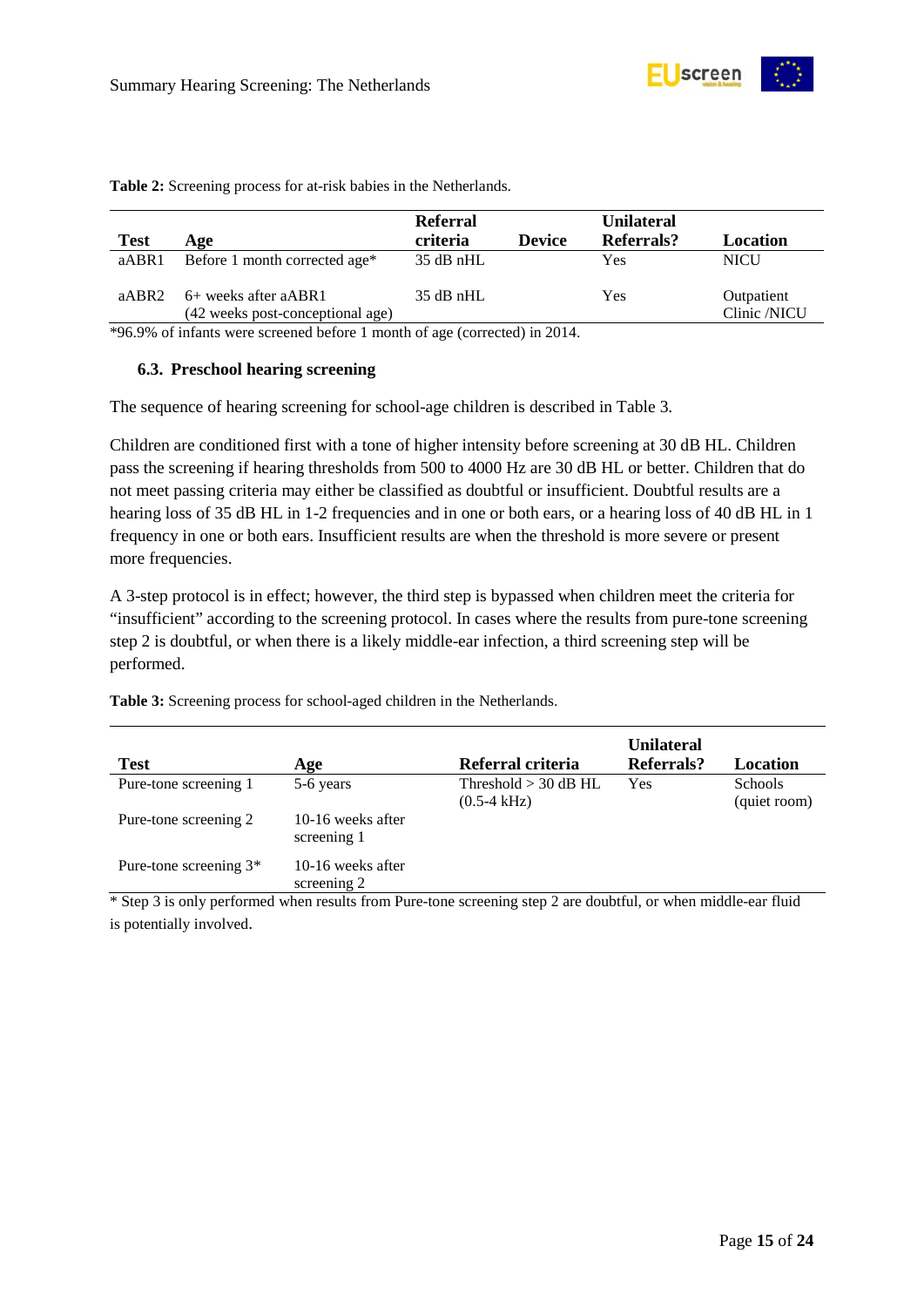

### <span id="page-15-0"></span>**7. Professionals**

#### <span id="page-15-1"></span>**7.1. Neonatal hearing screening (well)**

OAE screening for well babies is performed by staff of the Youth Health Care programme with various backgrounds. Specifically, to be offered a position as a OAE/heel-prick screener, paramedical training at MBO level 4. This is equivalent to higher level vocational education. Despite these standards, exceptions can be made for candidates with a different prior education (e.g., maternity or doctors assistants trained to MBO level 3) if it is deemed feasible that these candidates will successfully meet the training requirements stipulated in Appendix F of the newborn hearing screening standard (RIVM - Center for Population Screening, 2018). The aABR screening performed at step 3 is typically performed by the regional coordinator, a nurse or speech-language therapist.

Training is a full day, with additional on-site training under supervision. The regional coordinator is then responsible for approving the trainee for independent screening. The training day itself is provided through a certified national organization (NSDSK), which makes necessary updates to training material. The trainee is provided certification for hearing screening once they have undergone the training session and revealed practical competency.

#### <span id="page-15-2"></span>**7.2. Neonatal hearing screening (at-risk)**

Screening for at-risk infants is performed by nurses. Training is the full responsibility of the NICU department and varies between clinics. Training is not accredited or certified training. For example, training may be provided by the manufacturer of the screening equipment.

#### <span id="page-15-3"></span>**7.3. Preschool hearing screening**

Hearing screening for school-aged children is performed by assistants or nurses from the Youth Health Care organizations.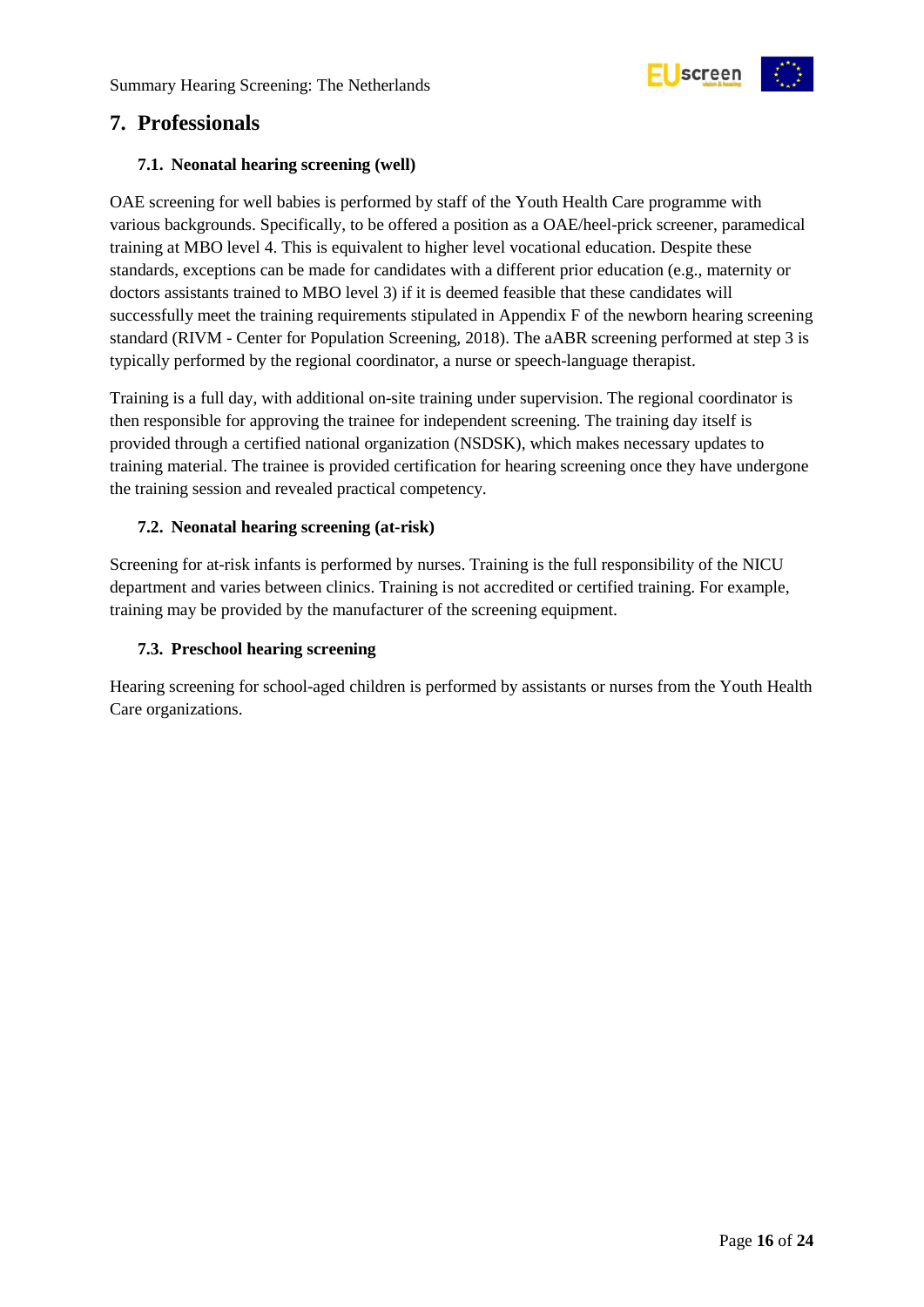

## <span id="page-16-0"></span>**8. Results: Neonatal Hearing Screening**

#### <span id="page-16-1"></span>**8.1. Coverage and attendance rates**

Coverage rate is defined as the number of infants screened out of all eligible infants. Attendance rate is defined as the number of infants screened out of all infants offered screening. In principle, all infants should be offered neonatal hearing screening through the Basic Registration Persons. Therefore, coverage and attendance rates should be about equal.

Based on the annually published report, attendance rates for 2015 are indicated for neonatal hearing screening of well babies for each step of the sequence. The combined attendance rate across all three steps for 2015 was 98.9%. A total of 219 parents refused screening for their infant in 2015, out of a total of 166 911 eligible infants (0.13%; Van Der Ploeg, Pot, & Verkerk, 2017).

<span id="page-16-3"></span>**Table 4:** Attendance rates for neonatal hearing screening (well babies) in the Netherlands (Van Der Ploeg, Pot, & Verkerk, 2017).

| Test             | <b>Attendance Rate</b> |
|------------------|------------------------|
| OAE1             | 99.6%                  |
| OAE <sub>2</sub> | 99.5%                  |
| aABR             | 99.8%                  |

For at-risk infants, all NICU infants are invited to participate in neonatal hearing screening. Similar to well infants, the coverage and attendance rates for NICU infants will be essentially identical given that all NICU infants are offered screening. A total of 17 families refused screening for their infants in 2014 out of a total of 3960 (0.43%; van Straaten, van Dommelen, & Verkerk, 2014).

<span id="page-16-4"></span>**Table 5**: Attendance rates for neonatal hearing screening (NICU babies) in the Netherlands (Van Straaten, van Dommelen, & Verkerk, 2014).

| <b>Test</b>       | <b>Attendance Rate</b> |
|-------------------|------------------------|
| aABR1             | $>99.4\%$              |
| aABR <sub>2</sub> | 97.2%                  |

#### <span id="page-16-2"></span>**8.2. Referral rates**

Referral for each stage of the three-stage screening process for well babies is presented in Table 6.

<span id="page-16-5"></span>**Table 6:** Referral rates for neonatal hearing screening (well babies) in the Netherlands (Van Der Ploeg, Pot, & Verkerk, 2017).

| <b>Test</b>      | <b>Referral Rate</b> |
|------------------|----------------------|
| OAE1             | 4.3%                 |
| OAE <sub>2</sub> | $34.1\%*$            |
| aABR             | $18.3\%*$            |

Referral rates assume 100% attendance at each step.

\*Referral rates are highly dependent on one another. For step 3, the referral rate is highly dependent on the results from steps 1 and 2. Similarly, the referral rate from step 2 depends on the results for step 1. These referral rate figures are not to be considered as independent data values but are only valid when considered in combination across all three steps.

In total, the referral rate to a diagnostic assessment after the three-stage screening process was 0.27% (2015) for well babies (Van Der Ploeg, Pot, & Verkerk, 2017).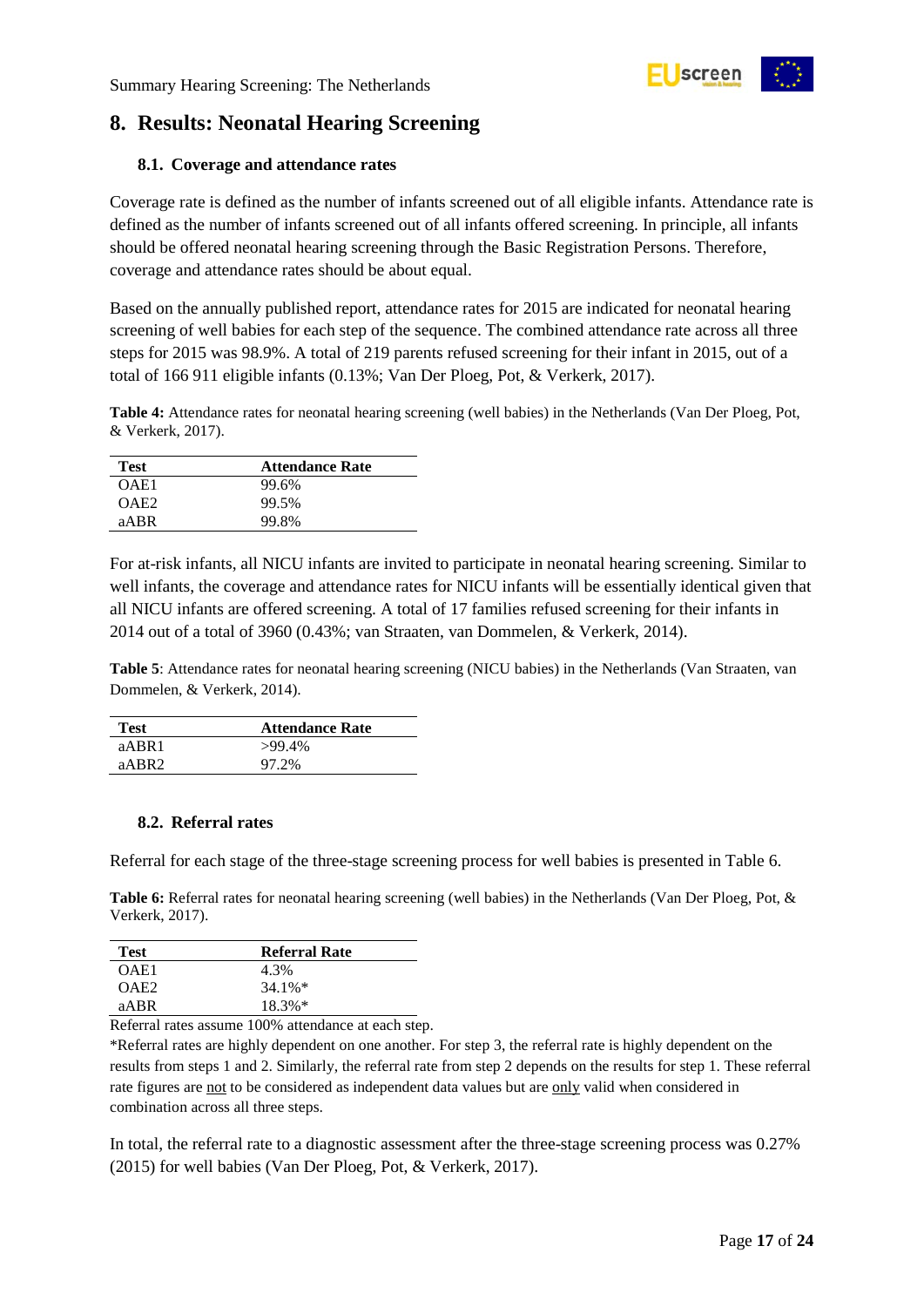

The percentage of NICU babies that were referred for a diagnostic audiological evaluation after neonatal hearing screening was 5.2% in 2014 (205 of 3960 screened in test 1; van Straaten, van Dommelen, & Verkerk, 2014).

#### <span id="page-17-0"></span>**8.3. Diagnostic assessment attendance**

In general, the rate of compliance with referral to diagnostic assessment is 95.7% to 98.4%. Of the infants referred from screening in 2015, 96.8% of families attended the audiological centre for a diagnostic audiological evaluation. Of the infants that attended an initial audiological assessment, 98.8% have a complete diagnosis (Van Der Ploeg, Pot, & Verkerk, 2017).

The compliance rate of NICU babies referred for a diagnostic audiological evaluation after neonatal hearing screening was 95.1% in 2014 (Van Straaten, van Dommelen, & Verkerk, 2014).

#### <span id="page-17-1"></span>**8.4. Prevalence / Diagnosis**

The prevalence values of permanent hearing loss among neonates in the Netherlands are presented in Tables 7 and 8.

<span id="page-17-2"></span>**Table 7:** Prevalence (per 1000) of permanent hearing impairment among well infants in the Netherlands (Van Der Ploeg, Pot, & Verkerk, 2017).

|                                                                                             | <b>Bilateral</b> |  | Unilateral                                                      |  |
|---------------------------------------------------------------------------------------------|------------------|--|-----------------------------------------------------------------|--|
|                                                                                             |                  |  | $\geq$ 40 dB HL $\geq$ 80 dB HL $\geq$ 40 dB HL $\geq$ 80 dB HL |  |
| Prevalence (per 1000) from Youth Health Care, 2015<br>(Van Der Ploeg, Pot, & Verkerk, 2017) | 0.7              |  | 0.5                                                             |  |

<span id="page-17-3"></span>**Table 8:** Prevalence (per 1000) of permanent hearing impairment among NICU infants in the Netherlands (Coenraad, Goedegebure, van Goudoever, & Hoeve, 2010)

|                                                                                                     | <b>Bilateral</b> |           | Unilateral |           |
|-----------------------------------------------------------------------------------------------------|------------------|-----------|------------|-----------|
|                                                                                                     | $>$ 40 dB        | $> 80$ dB | $>40$ dB   | $> 80$ dB |
|                                                                                                     | HL               | HL        | HL.        | HL        |
| Prevalence (per 1000) from NICU, 2004-2009<br>(Coenraad, Goedegebure, van Goudoever, & Hoeve, 2010) | 17               |           |            |           |

Prevalence was calculated based on data acquired after neonatal hearing screening. Therefore, the percentage of infants with permanent hearing loss after neonatal hearing screening is the same as presented.

The prevalence of bilateral auditory neuropathy for well-babies is unknown. The prevalence of bilateral auditory neuropathy among NICU-babies is presented in Table 9 based on data collected by Coenraad et al. (2010).

<span id="page-17-4"></span>**Table 9:** Prevalence (per 1000) of ANSD among NICU infants in the Netherlands (Coenraad, Goedegebure, van Goudoever, & Hoeve, 2011).

|                                                                                                     | <b>Bilateral</b> |           | Unilateral |           |
|-----------------------------------------------------------------------------------------------------|------------------|-----------|------------|-----------|
|                                                                                                     | $>$ 40 dB        | $> 80$ dB | $>40$ dB   | $> 80$ dB |
|                                                                                                     | HL               | HL        | HL         | HL        |
| Prevalence (per 1000) from NICU, 2004-2009<br>(Coenraad, Goedegebure, van Goudoever, & Hoeve, 2011) | 0.6              |           |            |           |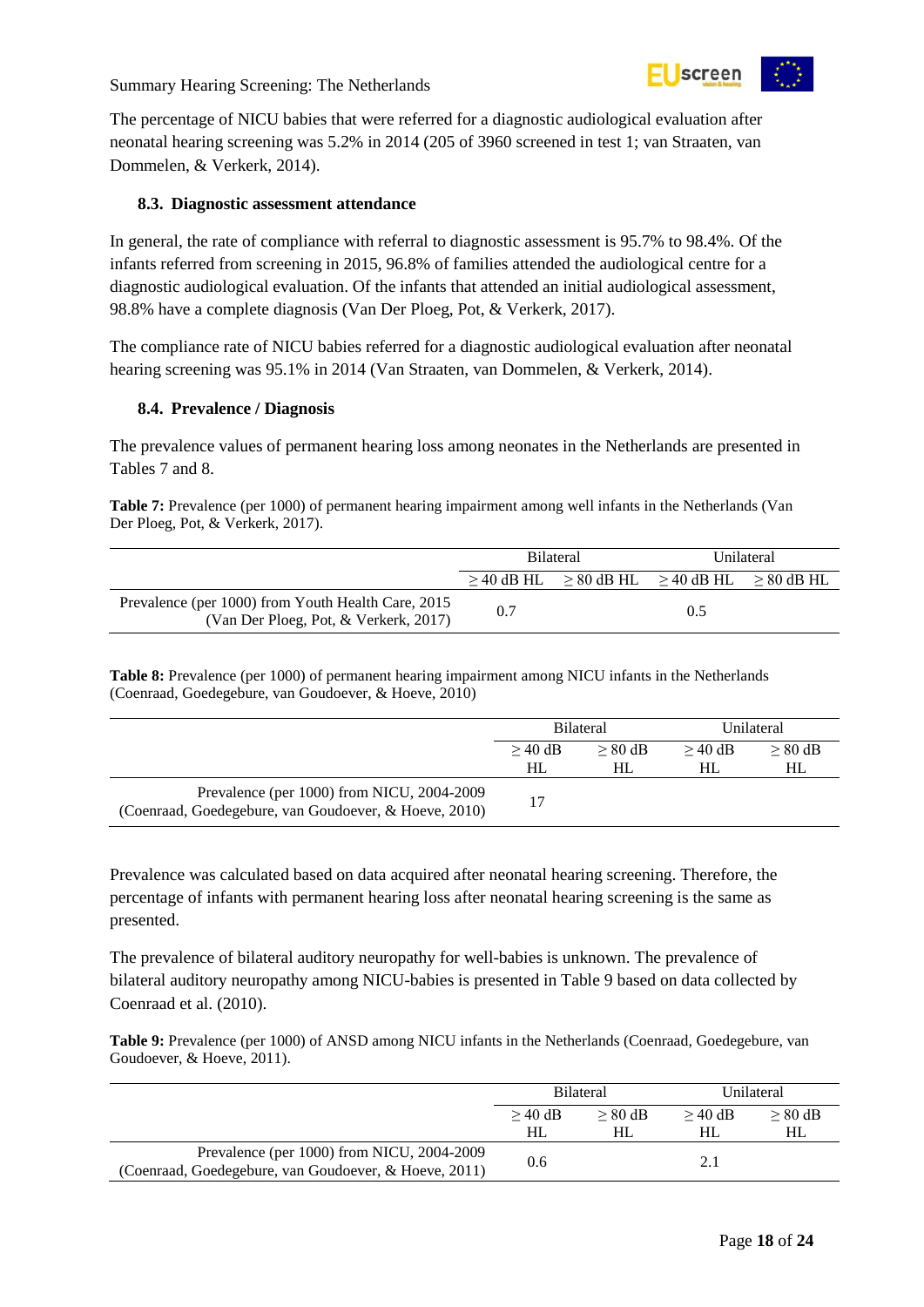

#### <span id="page-18-0"></span>**8.5. Treatment success**

In the Netherlands, 118 infants were fitted with a hearing aid after neonatal hearing screening in 2015 and 19 infants were placed on the CI trajectory. However, hearing aids are often an initial step of the CI trajectory, and only 1-2 audiological centres will indicate a CI trajectory in the initial diagnosis. Eventually, more that 18 infants from the 2015 birth cohort will be implanted with CIs.

#### <span id="page-18-1"></span>**8.6. Screening evaluation**

Data are unavailable regarding the percentage of false negatives or sensitivity of neonatal hearing screening, as it cannot be determined whether late identification of hearing loss is due to progressive or acquired loss or due to the hearing impairment being missed at the time of screening. False positive and specificity is difficult to determine due to the reasoning that a transient hearing loss may not be considered a true false positive.

For well babies, the positive predictive value of a refer result was documented to be 45% from the 2014 cohort and 39% from the 2015 cohort. For NICU infants, the positive predictive value of a refer result in one or two ears after neonatal hearing screening was 64.6% in 2014 (Van Straaten, van Dommelen, & Verkerk, 2014).

These figures must be interpreted with the known condition that the target condition is a permanent hearing impairment, and therefore, a temporary conductive hearing impairment in this case is considered to be a false positive.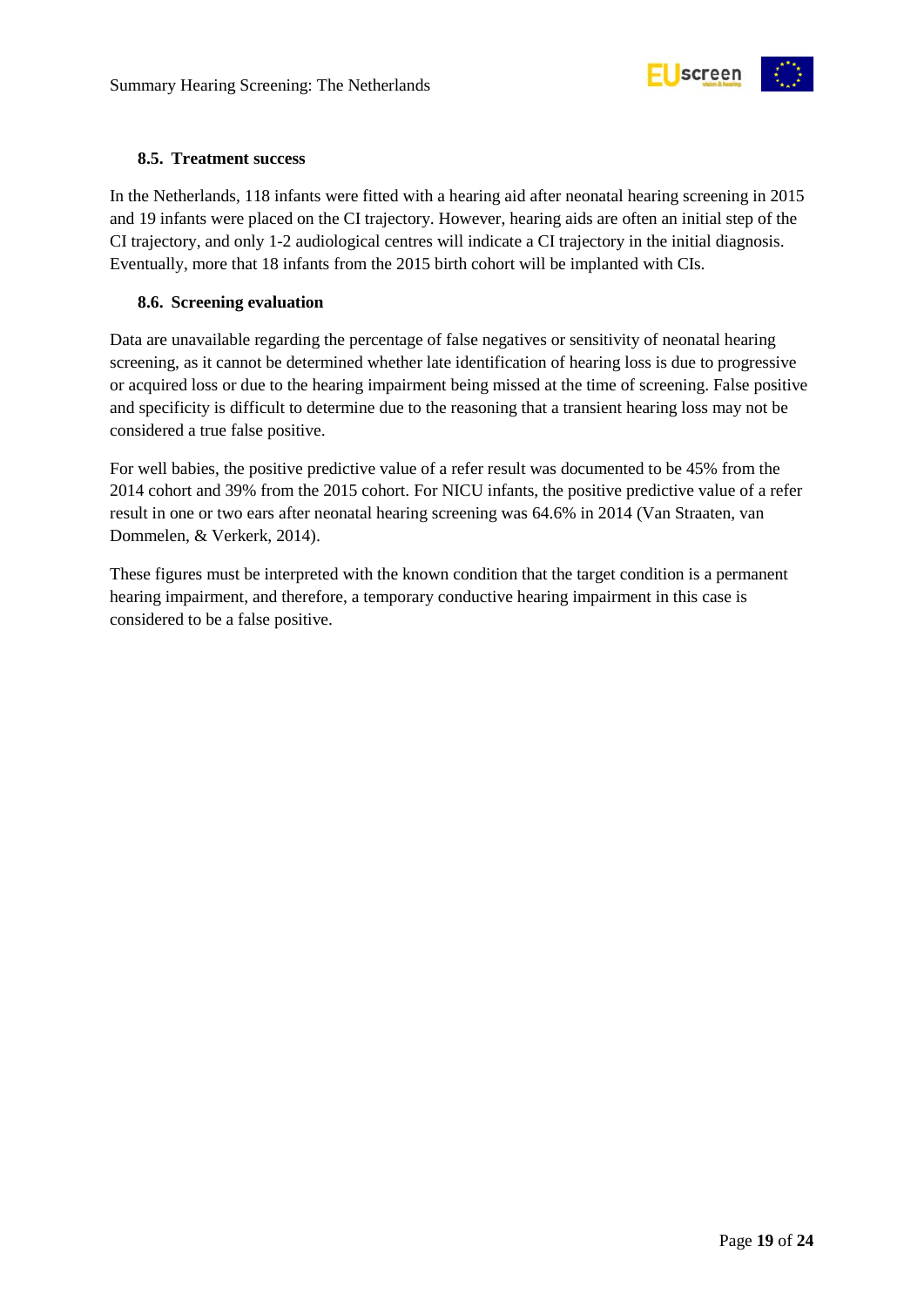

### <span id="page-19-0"></span>**9. Results: Preschool Hearing Screening**

#### <span id="page-19-1"></span>**9.1. Coverage and attendance rates**

There is no national data available for school-age hearing screening.

#### <span id="page-19-2"></span>**9.2. Referral rates**

There is no national data available for school-age hearing screening.

#### <span id="page-19-3"></span>**9.3. Diagnostic assessment attendance**

There is no national data available for school-age hearing screening.

#### <span id="page-19-4"></span>**9.4. Screening evaluation**

There is no national data available for school-age hearing screening.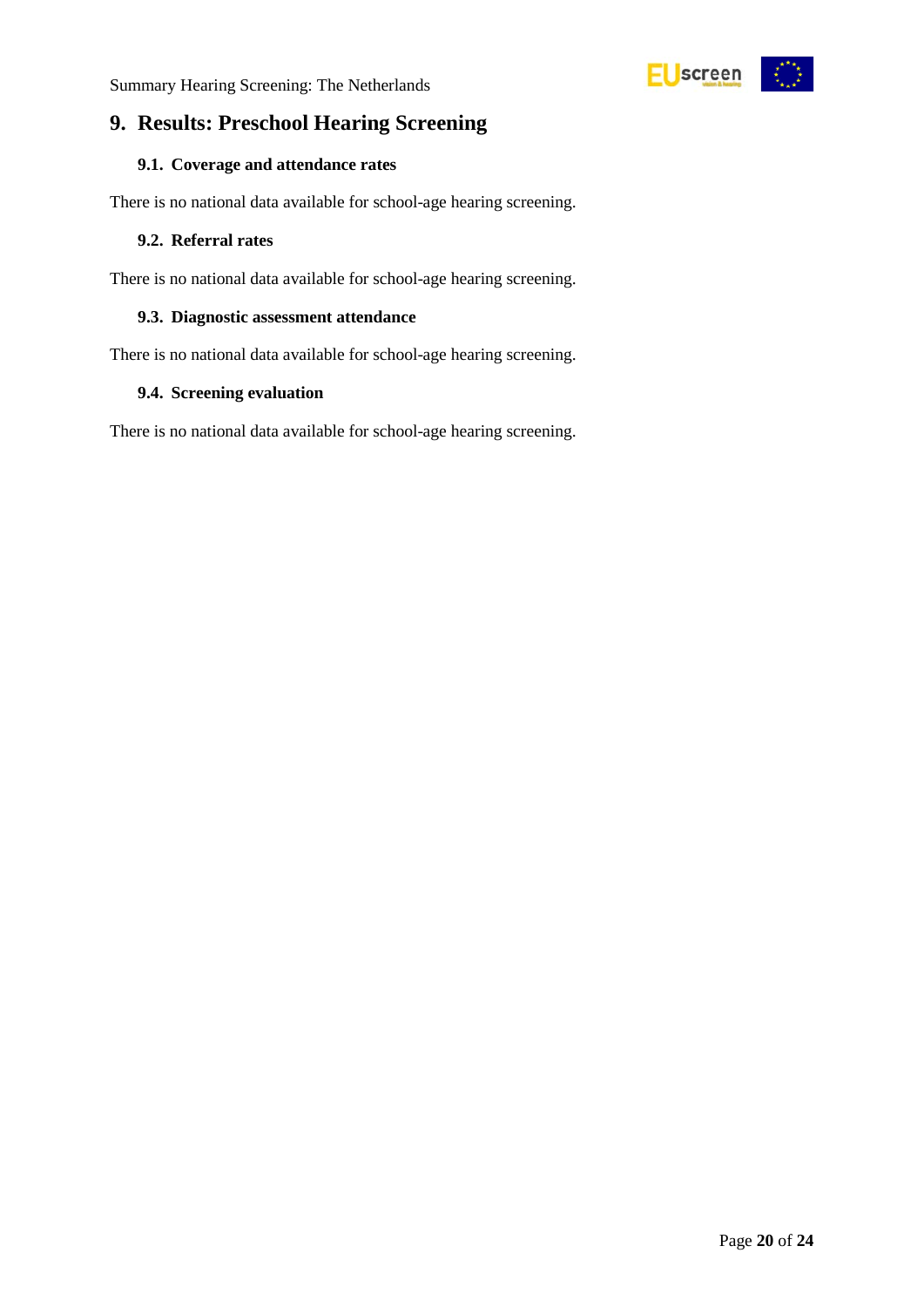

## <span id="page-20-0"></span>**10. Costs: Neonatal Hearing Screening**

Neonatal hearing screening in the Netherlands is free of charge for parents. There is no financial reward when parents attend hearing screening or penalty for refusal.

There has not been a cost effectiveness analysis completed in the Netherlands.

#### <span id="page-20-1"></span>**10.1. Screening costs**

In the Netherlands, screening costs for the well-baby programme are unknown as the funding is part of the general Basic Package for child health care.

For NICU infants, the cost of screening is incorporated in to the add-on rate for the NICU. The average cost per child is  $\epsilon$ 102.68 for a NICU stay. When calculated from the average number of NICU nursing days per child, the cost for neonatal hearing screening may be converted to a rate surcharge of €9.93 per NICU nursing day (price level 2016). Given the high percentage and the relatively small amount for the hearing screen, it is concluded that the effect on the cost homogeneity of the NICU treatment day is negligible. When calculated from the cost for aABR screening among well babies, the cost for NICU screening is roughly estimated to be €20-30 per child (around €100 000 per year).

#### <span id="page-20-2"></span>**10.2. Equipment costs**

#### (*Information extracted to protect data if commercially sensitive*)

Devices are scheduled to be replaced every 5 years. OAE disposable tips cost €0.65-0.87 per tip. For aABR, the cost of an earphone/electrode set for one infant is  $\epsilon 10.80$ .

#### <span id="page-20-3"></span>**10.3. Staff costs**

In total, there are approximately 400-500 hearing screening professionals in the Netherlands for the first two well-baby stages (OAE screening). For well-baby aABR screening, there are approximately 30 regional coordinators that perform this third stage. For NICU babies, it is roughly estimated that there are 20-25 nurses performing screening.

The salary of a professional performing well-baby hearing screening is would not be uniform across screeners. For NICU hearing screening, the salary of an intensive care nurse is €3500 per month (gross income).

The educational costs would include basic background education, as well as the cost of training. It is roughly estimated that the training costs would be around  $E$  500.

#### <span id="page-20-4"></span>**10.4. Diagnostic costs**

Screening costs for neonatal hearing screening are unknown.

#### <span id="page-20-5"></span>**10.5. Amplification costs**

In the Netherlands, all children are treated for hearing loss.

The cost of each hearing aid device is  $\epsilon$ 500 to  $\epsilon$ 1200 each for the age of 3 months to 6 years. The costs of habilitation associated with hearing aid amplification is not indicated.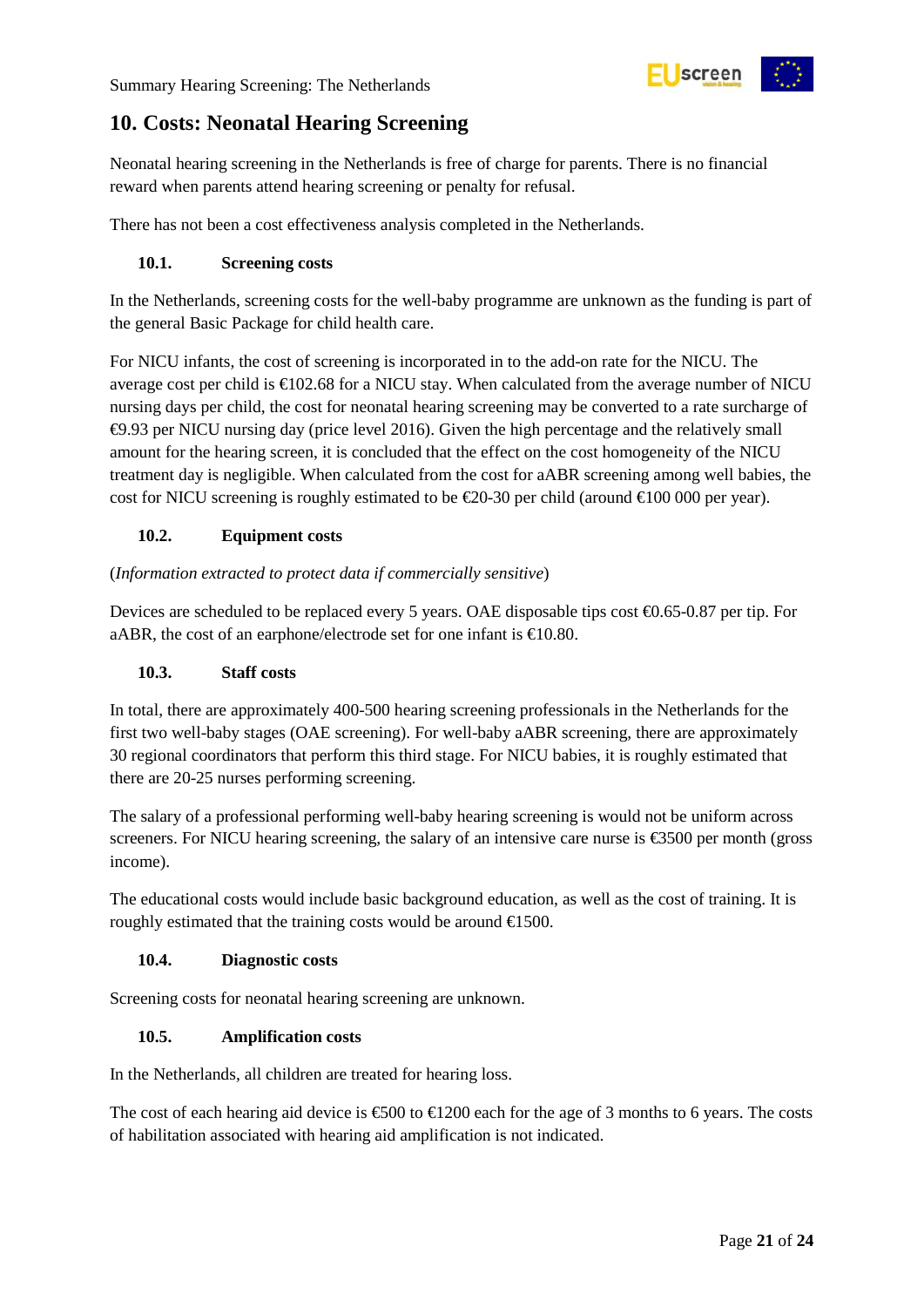

The initial cost of a cochlear implant is, on average, €40 465. With the implant, testing, surgery and rehabilitation, the cost is  $\text{ }65\text{ }000$  to  $\text{ }675\text{ }000$ .

#### <span id="page-21-0"></span>**10.6. Social costs**

In the Netherlands, hearing impaired students can attend mainstream schools or one of the special schools available. There are 10 Auris primary schools and 3 Auris secondary schools, and 24 Kentalis schools in the Netherlands for hearing-impaired students.

Support funding provided to schools by the Ministry of Education. The amount of funding depends on the severity of the impairment. The funding for the 'middle' category, which includes physical impairment, is approximately  $\text{€}15\ 700$ . In total, including the basic funding of  $\text{€}6\ 100$  provided for each student admitted to schools in the Netherlands, this amount combines to  $\epsilon$  1800 $\epsilon$ . The funding for the 'low' category, which includes learning difficulties, is €15 200 per student in total. Mainstream schools may also apply for this support funding.

Data are not available for how many children with hearing impairment attend special education schooling in the Netherlands.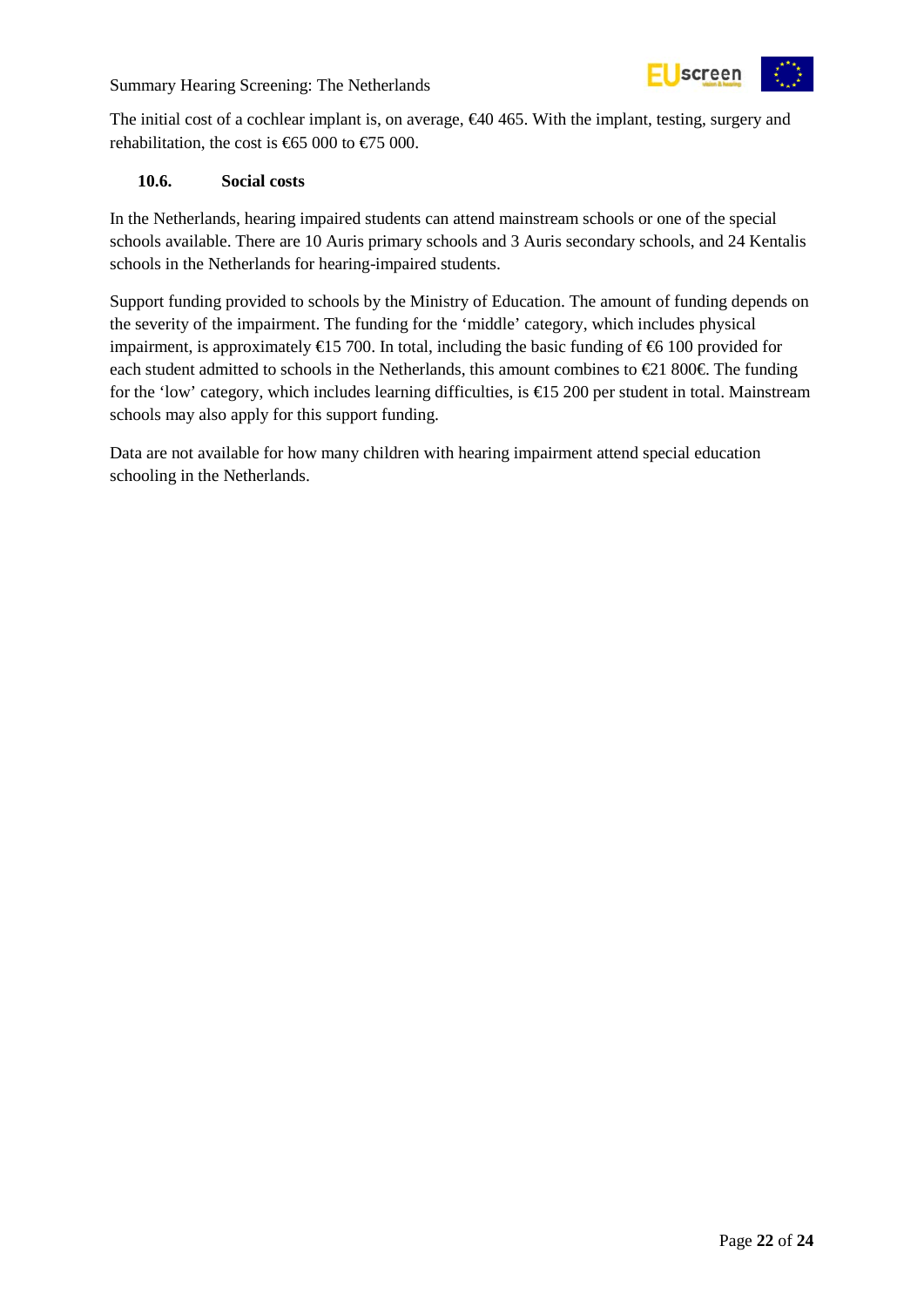

## <span id="page-22-0"></span>**11.Costs: Preschool Hearing Screening**

#### <span id="page-22-1"></span>**11.1. Screening costs**

Data are not available.

#### <span id="page-22-2"></span>**11.2. Equipment costs**

Data are not available.

#### <span id="page-22-3"></span>**11.3. Staff costs**

Data are not available.